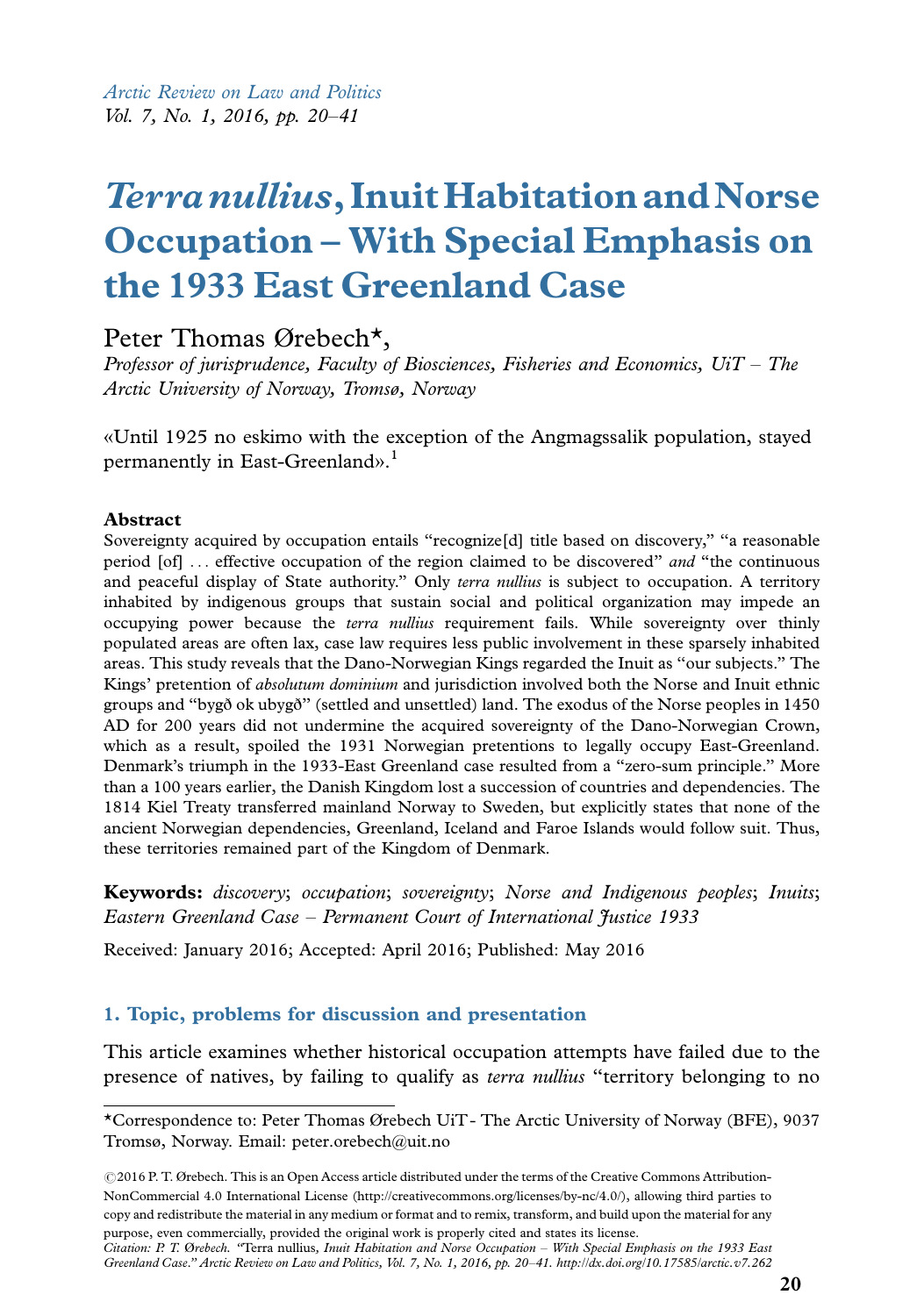one."<sup>2</sup> A second issue is to reveal the *ratio decidendi* of the 1933 East-Greenland  $\text{Case}^3$ 

The discussion considers two instances of occupation. Firstly, the Norse settlements in Greenland in the year 986 (Eirik Raude), $^{4}$  and secondly, the 1931-32 Norwegian occupation of East Greenland. The link between these instances is as follows: If the original occupation included all of Greenland and this occupation is still holds, the latter endeavor is invalid.

If the mere presence of natives is enough, the analysis boils down to a study of facts. Did natives de facto inhabit the occupied land? As this article suggests, however, qualified habitation is required and includes maintaining ''social and political organization.''<sup>5</sup> This article also considers whether discontinuing state jurisdiction over or deserting a territory invalidate the once valid acquisition of sovereignty.

This article omits analysis of possible authentication requirements, i.e. physical installation versus symbolic tokens.<sup>6</sup> "The turf and twig ceremony, or among the continental nations the erection of a cross or other marker, was evidently all that was needed for creating a right of sovereignty in legal fashion."<sup>7</sup> Since this article examines unilateral occupation, bilateral agreements with local rulers<sup>8</sup> is outside the scope of the analysis. Thus, natives may accede to a union by renouncing their sovereignty.

Original texts are often self-explanatory, and clarifying comment is hardly necessary. In such cases, I prefer to let the original text speak for itself.

Chapter 2 examines Danish and Norwegian pretentions to occupy Greenland, with special focus on the 1933-Court decision. Chapter 3 deals with the role of Inuit habitation regarding the *terra nullius principle* and the subsequent *ratio decidendi* of the court. Chapter 4 is the conclusion.

# 2. The East Greenland dispute: The positions of Denmark and Norway

... no right of self-determination is recognized in international law where it clashes with the world system of state sovereignty.<sup>9</sup>

The Norwegian and Danish positions to the original Norse occupation of 986 AD and the Norwegian attempt at annexation of 1931-32 confirm that the two rivals have followed legal principles that claim that a *de facto* initiation and implementation of powers should accompany pretentions of dominium.

 $\overline{A}$  1924-convention<sup>10</sup> settled several of the Denmark-Norway discrepancies and guaranteed Norwegian fishing and hunting rights, without prejudice to sensitive jurisdictional issues.<sup>11</sup> However, Norwegian pressure groups ensured that the convention failed, which resulted in the 1933-dispute before the Permanent Court of International Justice PCIJ.

# 2.1. The Norwegian position of  $1931-33^{12}$

A domestic lobby orchestrated a private occupation that subsequently forced the Ministry of Foreign Affairs to declare (Royal Decree of 12 July 1932) Eirik Raudes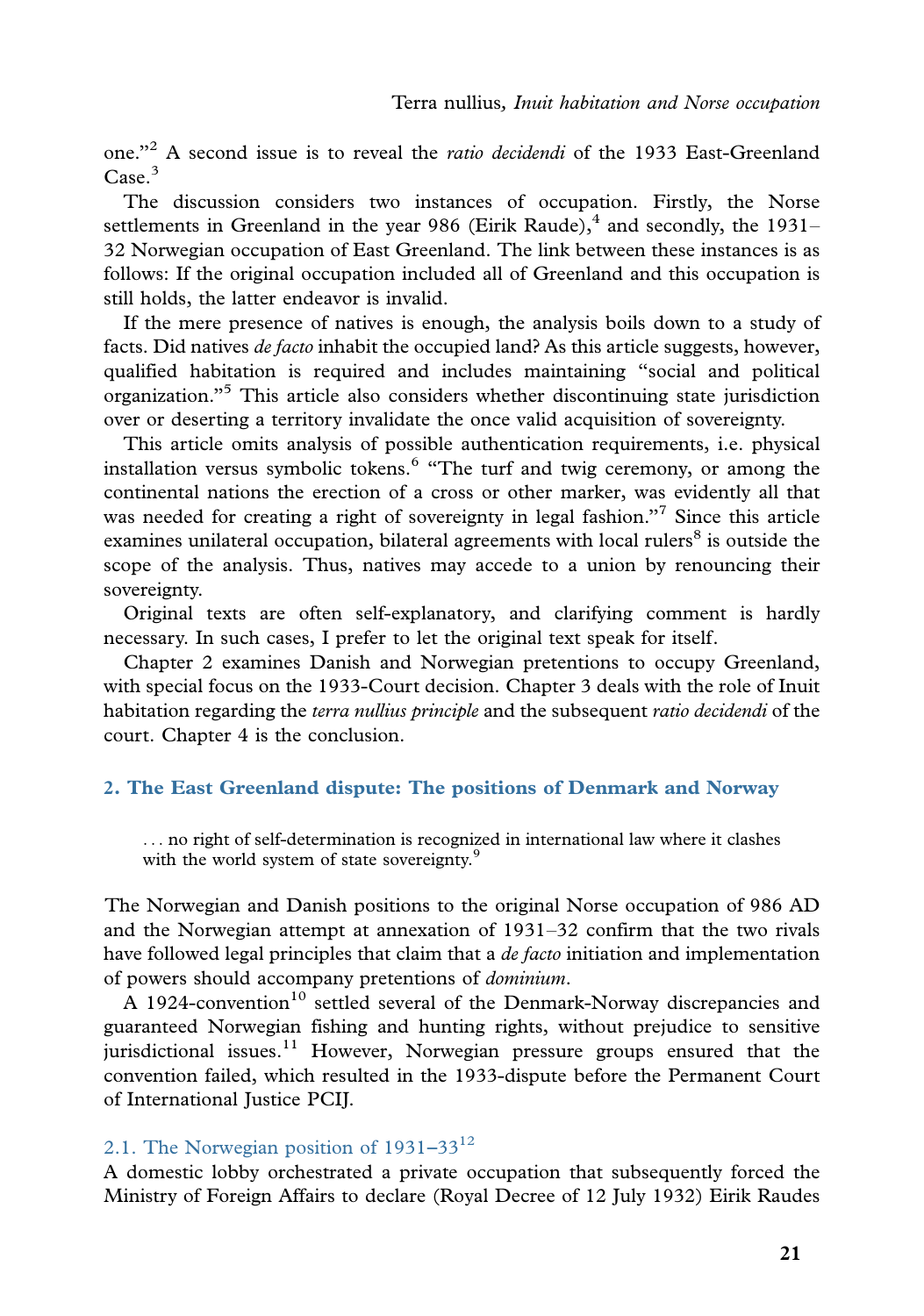Land (East-Greenland) – a territory void of Inuit habitation $13$  – as Norwegian territory.

The Norwegian Government's 1932 rejoinder clarified that the Norwegian position was - and has always been - that the Danish possessory pretentions to Greenland in its entirety, and hence including Eirik Raudes Land, were without factual and legal support. The obvious conclusion was that Eirik Raudes Land was terra nullius in 1814. Norwegian documents from negotiations and dispute settlements with Denmark regarding East Greenland<sup>14</sup> did not consider the role of natives in relation to the terra nullius justification because there were no Inuit villages located in East Greenland at the time. To circumvent Inuit habitation and justify occupation, Norway had adjusted the borders of the occupied area, declaring that the ''rest of the coast [beyond latitude  $73^{\circ}$ N] and the interior of East Greenland has always been considered *terra nullius.*<sup> $15$ </sup> The "Norwegian Government [...] found it imperative to occupy the territory in East Greenland which, on account of Norwegian economic interests there, ought naturally to be under Norwegian jurisdiction.<sup>''16</sup> Finally, Norway stated that the ''East Greenland Treaty of 1924 is not affected by the occupation.''<sup>17</sup> However, this position gained little support (Section 3).

The key question was whether Norsemen (before 1450 AD) had occupied all of Greenland, and that no subsequent changes had been made to this original status.<sup>18</sup> Norway objected to such an idea: the Danish claim that ''sovereignty over Greenland in its entirety has been upheld for hundreds of years<sup>"19</sup> cannot escape the astonishment of whoever is informed ''of the Danish diplomatic action that took place during the years 1916 to 1921.''<sup>20</sup> Norway brought attention to the inconsistent reasoning in Denmark's communication with the international societies of states. ''[T]he attitude [...] was inconsistent with a claim to be already in possession of the sovereignty over all Greenland, and that in the circumstances she is now stopped from alleging a long established sovereignty over the whole country."<sup>21</sup> In defense of Denmark, it should be pointed out that the Danish claim for multilateral support does not necessarily prove that it had sovereignty over Greenland before  $1916<sup>22</sup>$  Clearly, apprehension of international law is just that, an apprehension. The international society of states' consent is needed to establish a viable legal opinion.

Norway claimed that the Norse occupation of 986 AD was limited: ''It was only the two settlements in West Greenland that came under Norwegian sovereignty with the Greenlander's 1261-submission under the Norwegian King."<sup>23</sup> Norway concluded that areas in the northern part of West-Greenland and parts of East-Greenland beyond Inuit habitation were never part of the Norwegian kingdom. Norway also claimed that the Inuit peoples failed to qualify as the King's subjects, due to their paganism. The mission to convert the Inuit from paganism, which was banned in territories of Norway, failed.<sup>24</sup> This position is disputed (Section 3).

Norway admitted that its delimitation of the East-Greenland occupied territory carefully avoided including native settlements. The original area of occupation, which included areas north of latitude  $71^{\circ}$  30',<sup>25</sup> was redefined to circumvent east coast Inuit habitation.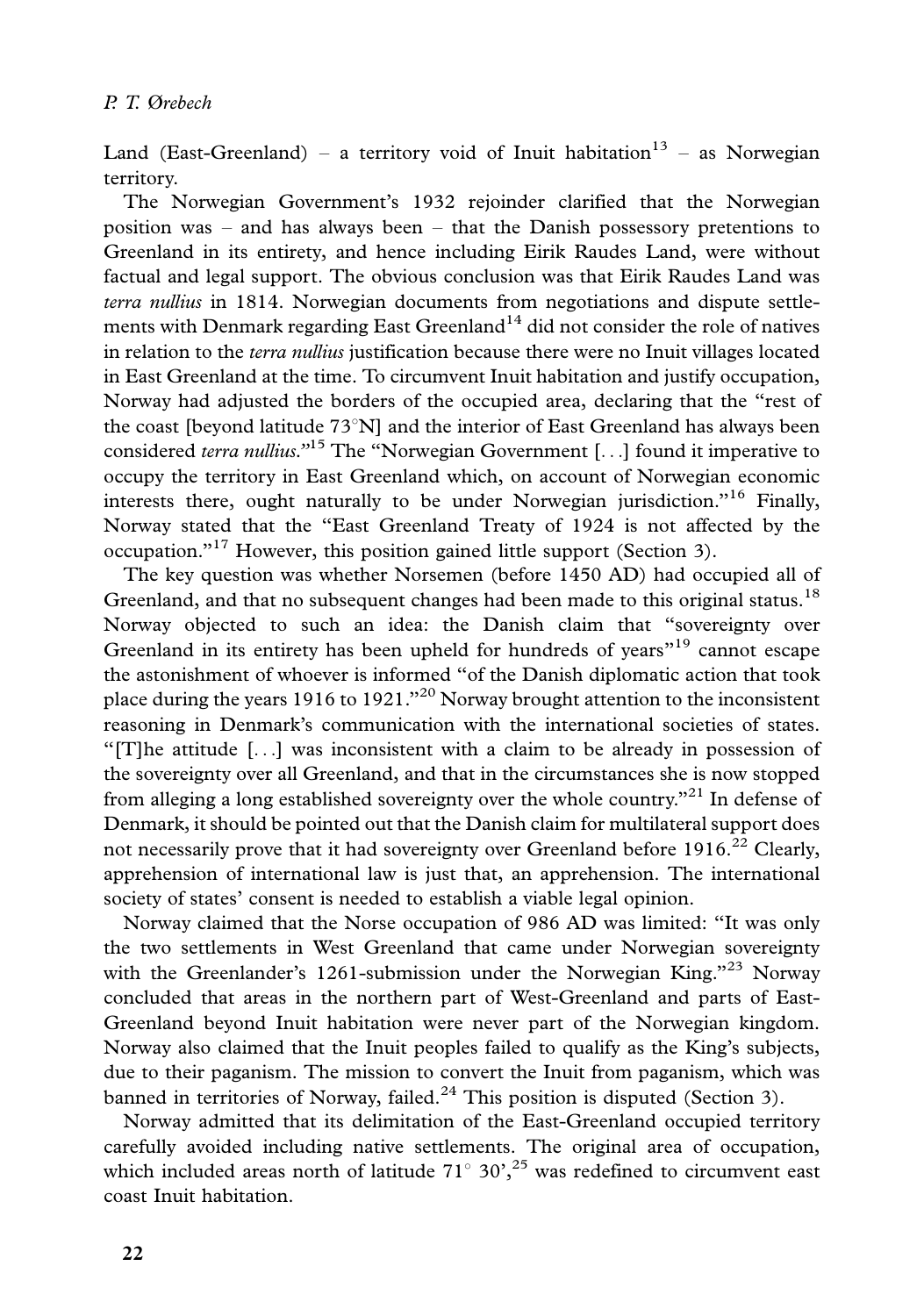Apparently, Norway departed even further from the 1919 Ihlen-Declaration (see Chapter 2.4). A communication from the Norwegian Foreign office on 17 August 1921 makes it clear that Norway did not recognized Danish sovereignty over all of Greenland. $26$ 

# 2.2. The Danish position in the 1920s

Denmark claimed that the Norwegian position on East-Greenland occupation was contradictory. Denmark argued that Norway was claiming her historic right to Greenland as including "the whole of Greenland, hereunder the *de facto* non-settled East Greenland."<sup>27</sup> However, Norway rejected this position when the Danes put it forward.

The Inuit's need for protection against foreign exploitation and the dissemination of disease<sup>28</sup> shaped Danish politics.<sup>29</sup> This argument is however inconsistent with the Danish view that the Inuit were conquistadors fighting the Norse settlements.<sup>30</sup> However, assimilation theories promoted by two famous Norwegians; missionary

Hans Egede (1686-1758) and the Nobel Peace Prize Laureate Fridtjof Nansen  $(1861-1930),<sup>31</sup>$  make this combat-scenario unlikely.

Denmark wanted to protect the Inuit whose trade allegedly would suffer irreparable damage from Norwegian exploitation. ''On 1 April 1925, the Danish Government promulgated a law" "on fishing and hunting in Greenland waters," etc.; followed on 18 April by a law ''concerning the administration of Greenland.'' The former law - which served as the basis for a 22 May 1925 Proclamation (''Notice to Mariners''), by the Greenland Directorate ''on navigation in the seas around Greenland'' - reserved harvesting in its waters for Danish subjects settled in Greenland exclusively, and for "persons obtaining special licenses."<sup>32</sup> Whether this was a real conflict of interests may be disputed since Inuit hunters are only infrequently referred to as suppliers of fish, seal-products, furs etc. (judgment p. 32), or as subjects of the King of Denmark-Norway (p. 28, 37, 39). Since Norwegian fishing took place on the East coast, where there were no Inuit, Norway could easily have argued that Denmark had fabricated this threat.

Denmark declared sovereignty over all of Greenland.<sup>33</sup> Accordingly, the Norwegian 1931-annexation of East-Greenland imperiled Danish territorial integrity. Seen as part of the greater picture, this illustrates the conflict between ''declarations of independence'' and ''self-determination, particularly where it involves any measure of international personality, [which] is thought to violate territorial integrity."<sup>34</sup>

Denmark claimed that Norway had tacitly recognized the Danish claim over all of Greenland.<sup>35</sup> Denmark advanced that Ihlen Declaration (Section 2.4) ''debarred Norway from proceeding with any occupation of territory in Greenland."<sup>36</sup> Denmark also found additional support in several ''other acts recognized an existing Danish sovereignty there."<sup>37</sup>

# 2.3. Icelandic researcher's perspective

Greenland societies were under the Kings Rules, the Icelandic laws (i.e. "Grágás") as well as justifications by the Iceland Althing. The Norse immigration to Greenland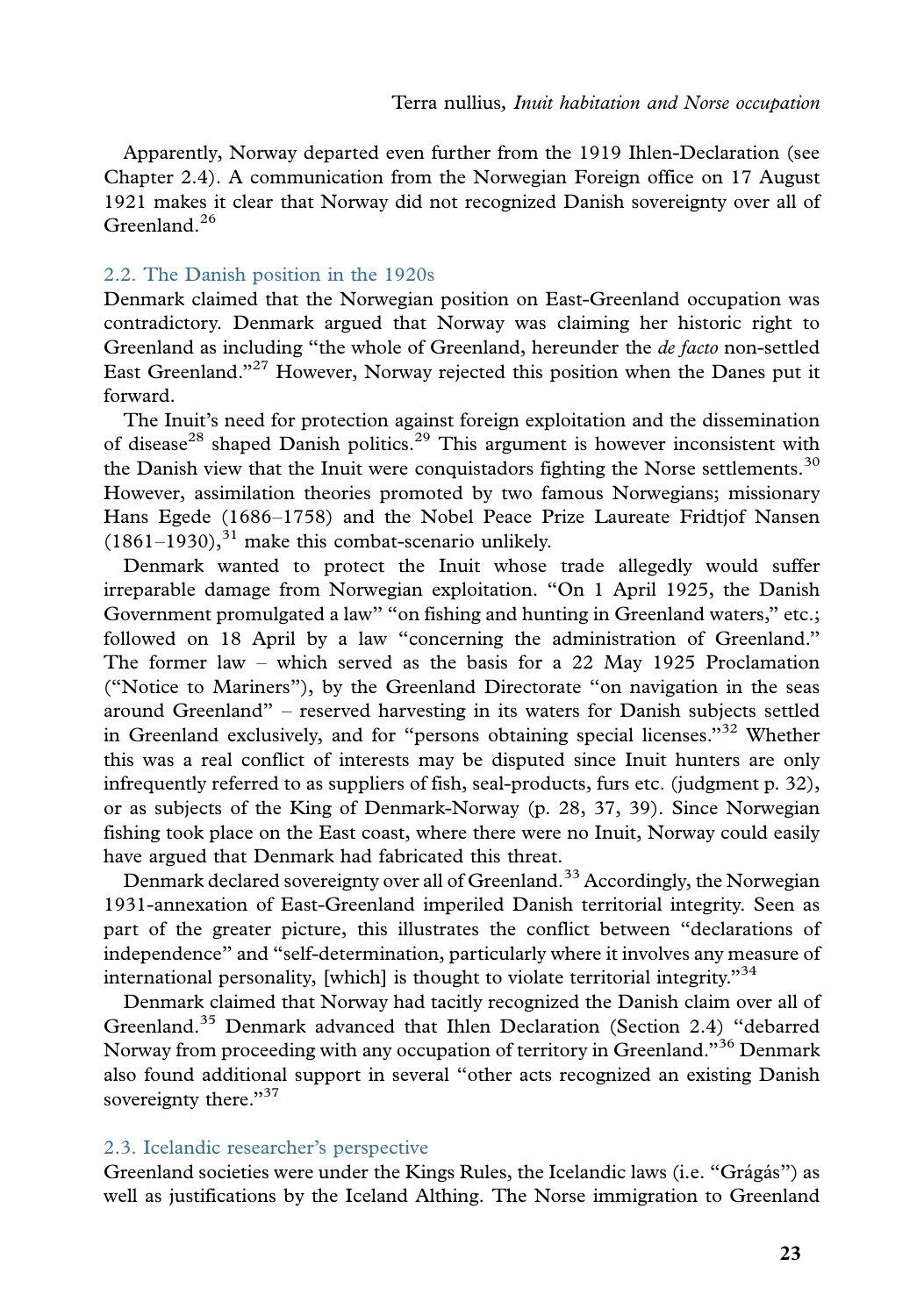i.e. Eirik Raude and his companions, signifies the second decisive element of PCIJ to the extensive reach of the original occupation. Both ''Vestribygda'' and ''Austribygda'' were located in West-Greenland. While Norse people in ancient times occasionally hunted and fished at East-Greenland north of Scoresbysund,<sup>38</sup> their homesteads were all located in the west. The "Landnám" (occupation) included both ''bygð ok ubygð'' (settled and unsettled) land.

The absolute monarchy of the King of Denmark-Norway was established in 1661 AD. The centralized power in Copenhagen was, however, not the one and only authority that Greenlanders were expected to obey:

When a group of Icelandic citizens [...] colonized the land and instituted an Icelandic court system, Greenland came under the jurisdiction of "vár lög" [our law] accordingly, no different from the main part of Iceland. This includes not only the Greenland settlements, but all of Greenland in the same way that both settled and unsettled land in Iceland belonged to the Icelandic law society.<sup>39</sup>

Dúason establishes attainment of the sovereignty criteria in the following way: Norse people populated Greenland. Subsequently, Inuit settled in Western-Greenland. Greenlanders submitted to the Norwegian King in 1261 (called "sóttmáli"). The execution of sovereign power become apparent by both Dano-Norwegian and Icelandic jurisdiction and rule. Consequently, the King's pretention of dominium is consistent with the de facto executive power exercised over Greenland.

The 1933-court case took no notice of whether settlers were Icelandic, Norwegian or Danish. Exploration took place along all shores except the north coast, which was ice-covered all year around. The territory was clearly defined as ''all of Greenland'' and had administrative-, dispute settlement and enforcement systems.<sup>40</sup>

Dúason dismissed the idea that Inuit habitation limited Icelandic colonization of Greenland. Icelanders and Inuits alike were all subject to Iceland legislation and the Althing. Dúason's position was that Dano-Norwegian sovereignty developed over a prolonged period. He also argued that Inuit intrusion did not disrupt the original sovereignty because of the late arrival of the Inuit population and the fact that they did not establish competing societies. To the contrary, the presence of the Inuit contributed to maintaining the sovereignty of Denmark-Norway during the late Middle Ages.

### 2.4. Other theories: the Ihlen declaration of 1919

On the surface, it seems as if differences in the justification of the Ihlen declaration were decisive. However, the special position taken by the majority would have been impossible if it had not been for the peculiar theory on the prerequisites to procure sovereignty to no man's land. $41$ 

Social scientists point to the Norwegian Minister of Foreign Affairs Nils Ihlen's declaration as the reason for the Norwegian failure at the PCIJ in 1933. An alternative hypothesis is that the existence of the Inuit had little influence upon the 1933-court decision. Social scientists frequently claim that Norway's misfortune in Eastern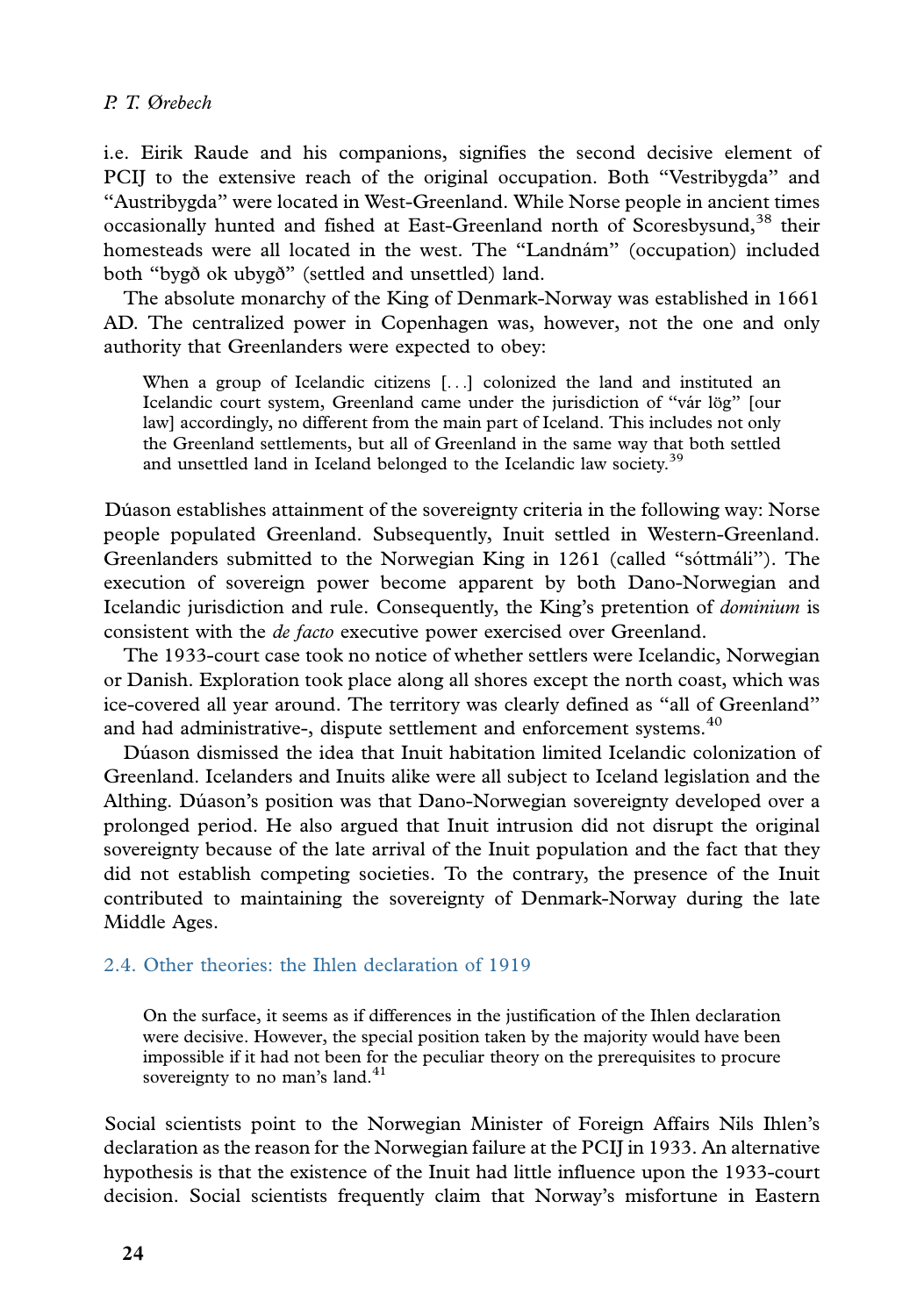Greenland  $(1931)^{42}$  was caused by Ihlen's declaration on 22 July 1919.<sup>43</sup> A common position is that "the *Ihlen declaration*, plus the inactivity of Norway until the 1920's ... coupled with continual Danish diplomatic offensives, resulted in [Danish] final victory.<sup>344</sup> Thus, this position does not blame the Norwegian fiasco on the indigenous peoples' presence, i.e. the Danish argument that the Inuit needed protection against the exploitative Norwegian hunters and fishermen (Section 2.2).

The Ihlen text reads, ''that the plans of the Royal [Danish] Government with regard to Danish sovereignty over the whole of Greenland will not encounter any difficulties on the part of Norway."<sup>45</sup> A Norwegian historian states, "[t]he Ihlen declaration became one of the decisive points ... The Ihlen declaration by itself was, according to the court's justification, sufficient to deprive Norway of a right to occupy parts of East Greenland."<sup>46</sup> Without this mistake, $^{47}$  others would have predicted a different ruling by the court: The Ihlen declaration ... was a communication error without which the ruling would have resulted in another specification and interpretation ... and result.<sup>48</sup> This regrettable result did not result from the actionist policy that led to the occupation. ''The occupation was a criticized failure ... both due to the Norwegian theory on the East-Greenland as terra nullius ... but also due to the mistaken claim that the Ihlen declaration was non-binding.''<sup>49</sup> Thus, the Norwegian position was wrong in at least two ways.

Foreign scholars followed this line of thought, c.f. ''the ill-advised Ihlen declaration in which the Norwegian foreign minister had tacitly recognized the Danish position. Even though clearly acting beyond the scope of authority, his remark proved to be one of the most costly in modern history."<sup>50</sup>

I maintain that the declaration's role and impact has been misjudged, and subscribe to Dr. Ræstad's position:

At face value it seems like it was the differences in interpretations of the Ihlen declaration which was the crucial element; however in real life the majority's justification found little support in this declaration if it had not been for the ties to a special theory launched on the prerequisites of sovereignty acquisition.<sup>51</sup>

The theory in question claims, "it is Norway's responsibility to prove that the word 'Greenland' in these agreements is used in some special sense which does not include the uncolonized part of the East coast, and it is the opinion of the Court Norway that this has not been proven."<sup>52</sup>

Evidently, the Ihlen declaration was not part of the court's ratio decidendi, it is obiter dicta no more, no less (see Section 3). "This finding [Danish sovereignty over Greenland in toto] constitutes by itself sufficient reason for holding that the occupation of 10 July 1931, and any steps taken in this connection by the Norwegian Government, were illegal and invalid."<sup>53</sup> I thus subscribe to the position that the PCIJ ''announced conclusions revealing deference for the value of ancient claims as the foundation of rights of sovereignty over an unpossessed and unexplored territory."<sup>54</sup> Whether this decision is ''outdated litigation, rendered inoperative by later decisions,'' is outside the scope here.<sup>55</sup>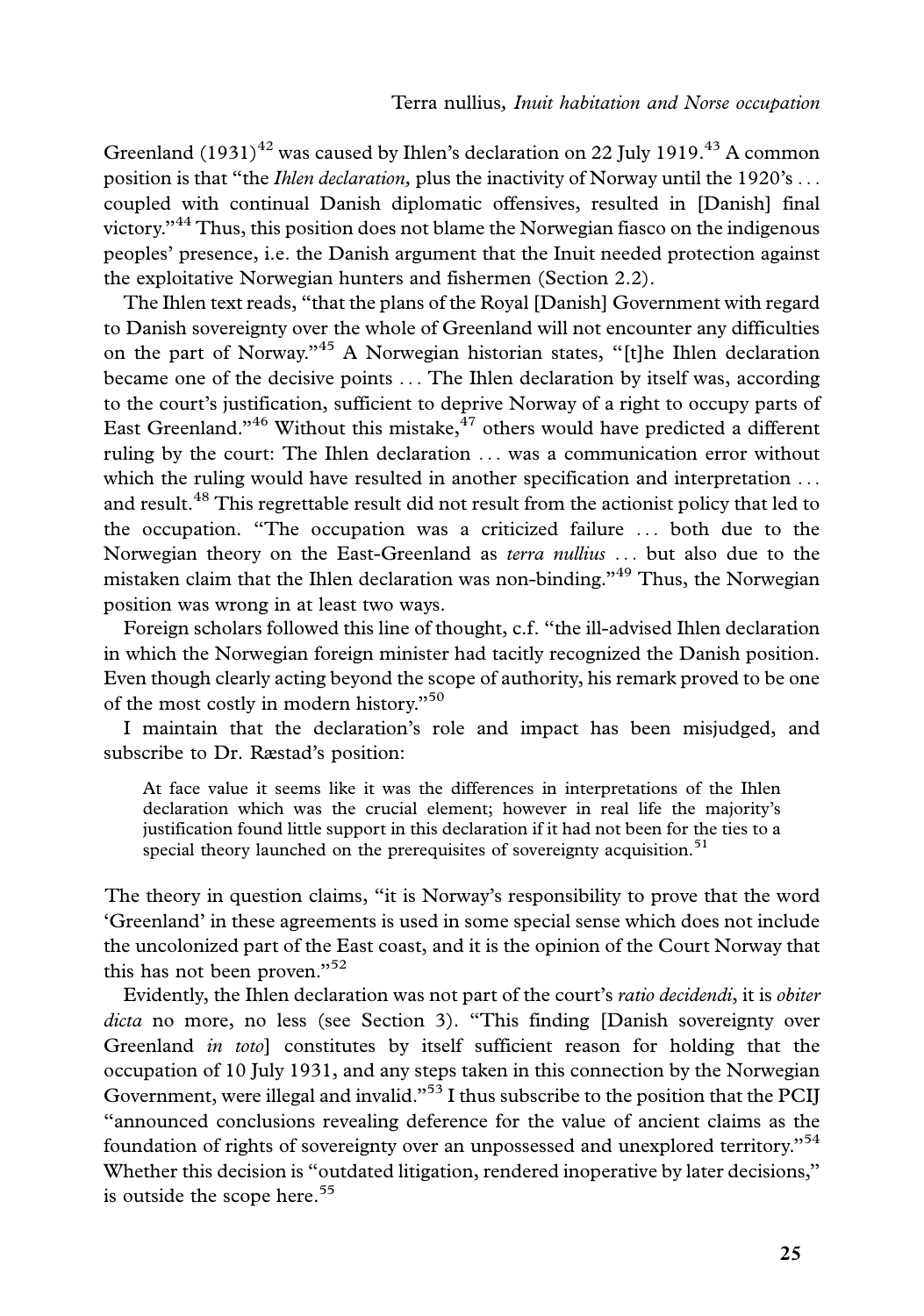This declaration by M. Ihlen has been relied on by the Counsel for Denmark as a recognition of existing Danish sovereignty in Greenland. The Court is unable to accept this point of view. A careful examination of the words used and of the circumstances in which they were used, as well as subsequent developments, shows that M. Ihlen cannot have meant to be giving then and there a definitive recognition of Danish sovereignty over Greenland, and also shows that he cannot have been understood by the Danish Government at the time as having done so.<sup>56</sup>

The court found that the importance of the Ihlen declaration was that it ''constitute[d] an engagement obliging Norway to refrain from occupying any part of Greenland."<sup>57</sup>

What the Court cannot regard as being in accordance with the undertaking of 22 July 1919, is the endeavour to replace an unconditional and definitive undertaking by one which was subject to reservations: and what it is even more difficult for the Court to admit is that, notwithstanding the undertaking of 22 July 1919, by which she promised to refrain from making difficulties in the settlement of the Greenland question, Norway should have stipulated that ''Eastern Greenland must be Norwegian."<sup>58</sup>

Thus, the Ihlen declaration was *not* a key element in the PCII's ruling in favor of Denmark's claim of possessing the whole of Greenland. Instead, PCIJ found that Norway according to the Ihlen text undertook not to occupy areas of Greenland, habited as well as uninhabited.<sup>59</sup>

#### 3. The Norse- and Inuit settlements: Basis for- and limits to occupation

Natives could not give up some rights in order to obtain others because they are all too important to be bargained away. The [Indian tribe of] Crees insisted that the right of self-determination is an inherent right of all peoples, and that the declaration must state this right clearly and unequivocally.<sup>60</sup>

#### 3.1. The status of the Greenland Inuit

Before turning to a discussion of the law, let us consider the factual situation. When the Norsemen arrived at ''Eystrabygði'' and ''Vestrabygði'' (986 AD) there was no Inuit population in the area. The Baffin Island Inuit first arrived in 900-1100.<sup>61</sup> Thus, the indigenous presence that impedes occupation<sup>62</sup> is irrelevant in this case. According to Icelandic law and international customary law, $63$  the Icelanders took possession of the discovered land. With the subsequent colonization and establishment of the Iceland system of legal assembly (Althing), Greenland became an incorporated part of the Iceland's jurisdiction.<sup>64</sup>

An expedition of Norse settlers northwest of Greenland in 1266 discovered former Inuit settlements along the shores of Baffin Island. Returning to West-Greenland, the explorers found settlements there as well. However, permanent settlements were not found until they explored the southwest coast of Greenland at ''Upernivik-district'' (at  $70^{\circ}$ N).<sup>65</sup>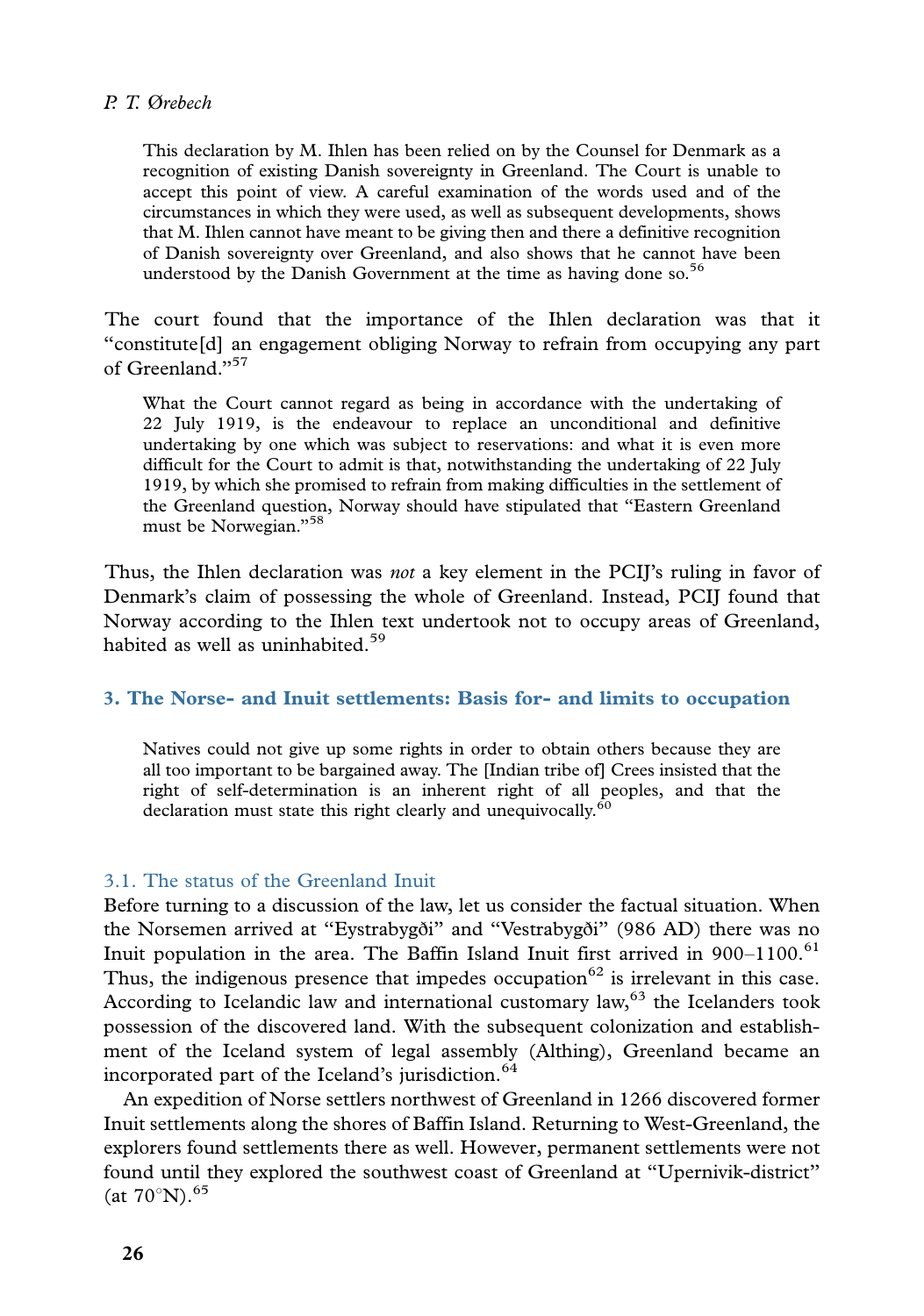While Norse settlement was located in the southwest, the Inuit population was scattered across a couple of areas on the west coast of Greenland. On the east coast, there was no permanent habitation. There were no Inuit inhabiting the area of East-Greenland occupied by Norway on 10 July 1931. A head of an English expedition observed on the east coast in 1823, a small Inuit group consisting of 12 people was observed by an English expedition on Greenland's east coast in 1823. A German North-pole expedition also observed a few natives, but all the Inuit previously living north of Scoresby [Ittoqqortoormiit, at  $70^{\circ}29'8$ ,] had perished, most likely from famine. The explorers found skeletons of families in the ruins of houses.<sup>66</sup> In 1925, Denmark settled Inuits, 70 adults and children, in the area.<sup>67</sup>

The validity of the Norwegian 1931-occupation required, either that the ancient Norse settlements ceased to exist or that its territorial reach never included the Eastern part of Greenland. The downfall of Norse civilization at the end of the fourteen hundreds might have precipitated such an event. What happened to the Norsemen?

The word ''conquest'' is not an appropriate phrase [...] The principle does not apply in a case where a settlement has been established in a distant country and its inhabitants are massacred by the aboriginal population. Nor is the fact of ''conquest'' established. It is known that the settlements disappeared at an early date, but at the time there seems to have been a belief that despite the loss of contact and the loss of knowledge of the whereabouts of the settlements one or both of them would again be discovered and found to contain the descendants of the early settlers.<sup>68</sup>

Regardless of the ancient situation, the non-existence of settlements at the time of the PCIJ deliberations was a fact: ''Until 1925 no Inuit group, with the exception of the Angmagssalik population, stayed permanently in East-Greenland."<sup>69</sup> Since this population was located south of the area claimed by Norway, Eirik Raudes Land, no groups of natives threatened the Norwegian terra nullius position.

# 3.2. The scope of terra nullius as applied by the 1933-East-Greenland Court

The focus of this section is to apply the concept of *terra nullius* to the Greenland case. Of special interest is the territorial reach of the occupation  $-$  the jurisdictione ratione terrae - as it applies to Inuit settlements in Greenland.

# 3.2.1. The terra nullius concept

A basic question is whether the presence of natives played a role in maintaining Dano-Norwegian authority over Greenland, and if so, whether a minimum population density is required to prevent annexation attempts. The key issue is whether the original occupation included the whole of Greenland. If so, the question is whether the approximately 200 years of lost contact between the Dano-Norwegian Kingdom and the Greenland's remaining inhabitants qualifies as dereliction of land. If so, the coming of modern age convened by the Hans Egede 1721-arrival in Nuuk, was a successful resurrection of this ancient occupation.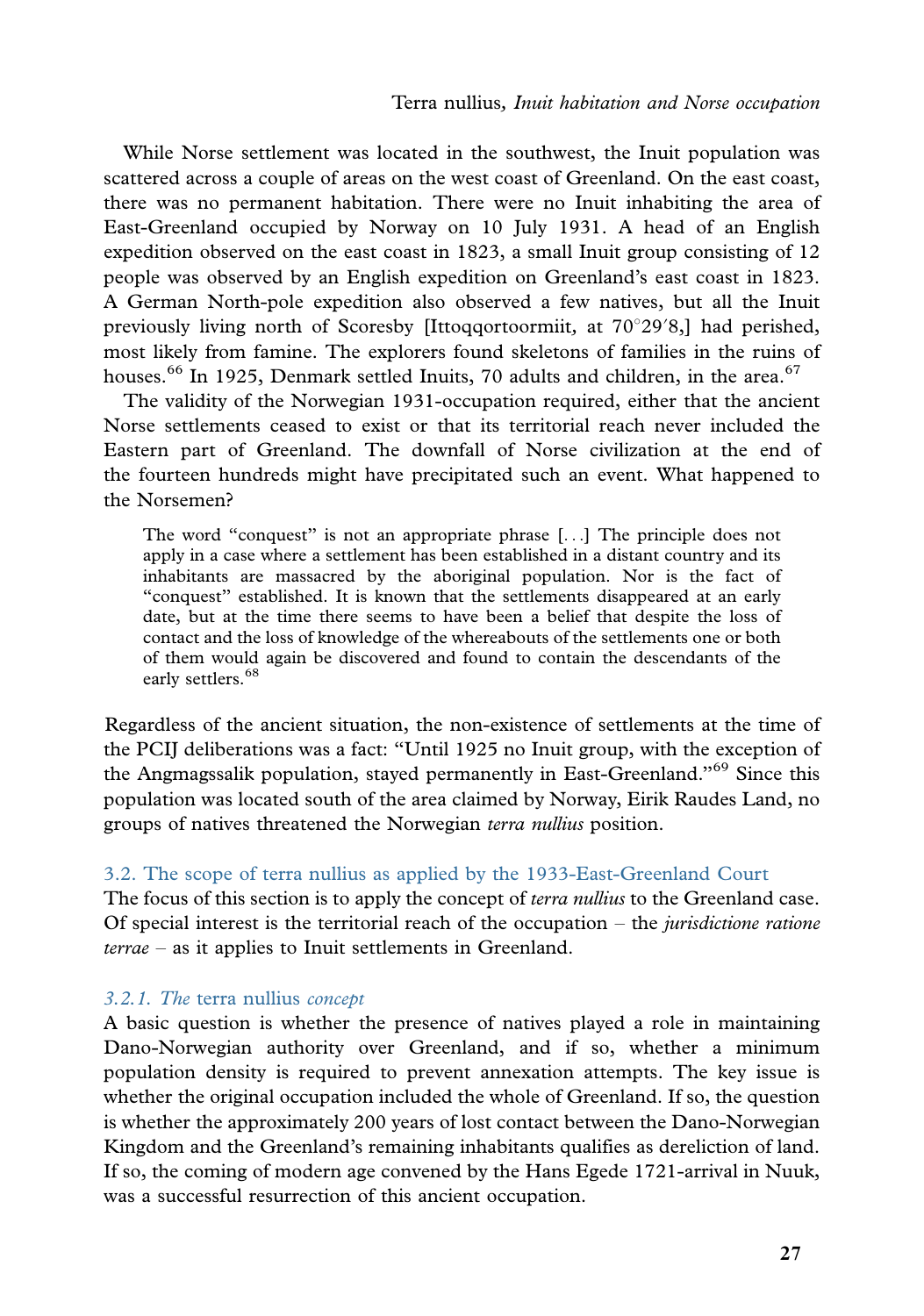If two states are competing to gain sovereignty over a territory, determining the rightful party should follow the principle of the "relative strength of the titles."<sup>70</sup> The relevant criteria points at actual enforcement as the superior factor. Established authority ''attested also by external signs of sovereignty, had already reached such a degree of development, that the importance of maintaining this state of things ought to be considered as prevailing over a claim possibly based either on discovery in very distant times and unsupported by occupation, or on mere geographical position."<sup>71</sup> Such ''an inchoate title could not prevail over the continuous and peaceful display of authority by another State; for such display may prevail even over a prior, definitive title put forward by another State."<sup>72</sup> While the Dano-Norwegian conflict could arguably be seen as two-states colliding with concurrent occupation, this is not the case, because of the approximately 1000-year interval between the Norse settlement in 986 AD and the Norwegian East-Greenland Declaration. I thus do not consider the situation of two-states competing a relevant argument for the purposes of this article.

# 3.2.2. Recognition of the international society of states

A country's presumption of sovereignty may turn out differently in cases where sovereignty pretensions meet objections.<sup>73</sup> The international society of states was supportive of the alleged Danish sovereignty. The court found that ''foreign countries appear to have acquiesced in the claims of the King of Denmark'' of continuous sovereignty over Greenland.<sup>74</sup> Concomitantly the court stated, "one of the peculiar features of the present case is that up to 1931 there was no claim by any Power other than Denmark to the sovereignty over Greenland. Indeed, up till 1921, no Power disputed the Danish claim to sovereignty."<sup>75</sup>

United Nations Charter Article 73 regulates tribal societies that are not full-blown national states, as stated in the 1960 Declaration on the Granting of Independence to Colonial Countries and Peoples: ''sacred trust, the obligation to promote to the utmost [...] their political, economic, social, and educational advancement.'' For other areas ''State practice of the relevant period indicates that territories inhabited by tribes or peoples having a social and political organization were not regarded as terra nullius.<sup> $176$ </sup> Accordingly, national states that are not yet fully developed enjoy legal protection against occupation, and accordingly, cannot classify as terra nullius.

#### 3.2.3. Thinly populated countries

The classification of sparsely inhabited, non-governed territories is more intricate. How do we determine what is terra nullius? At least two views come forward. First: ''Roman law was more resource [arsenal for logic] than road map [directive] ... Rather than applying a portable doctrine, direct and indirect references to discovery, possession, res nullius and terra nullius fit within a methodology of legal analogy and recommended a set of weakly defined practices for acquiring sovereignty."<sup>77</sup> Secondly, while ancient traditions required nothing but an act of ''discovery with symbolic taking of possession'' as adequate means ''to constitute legal title to terra nullius,'' later practices show that ''[o]ccupation has remained a concomitant test of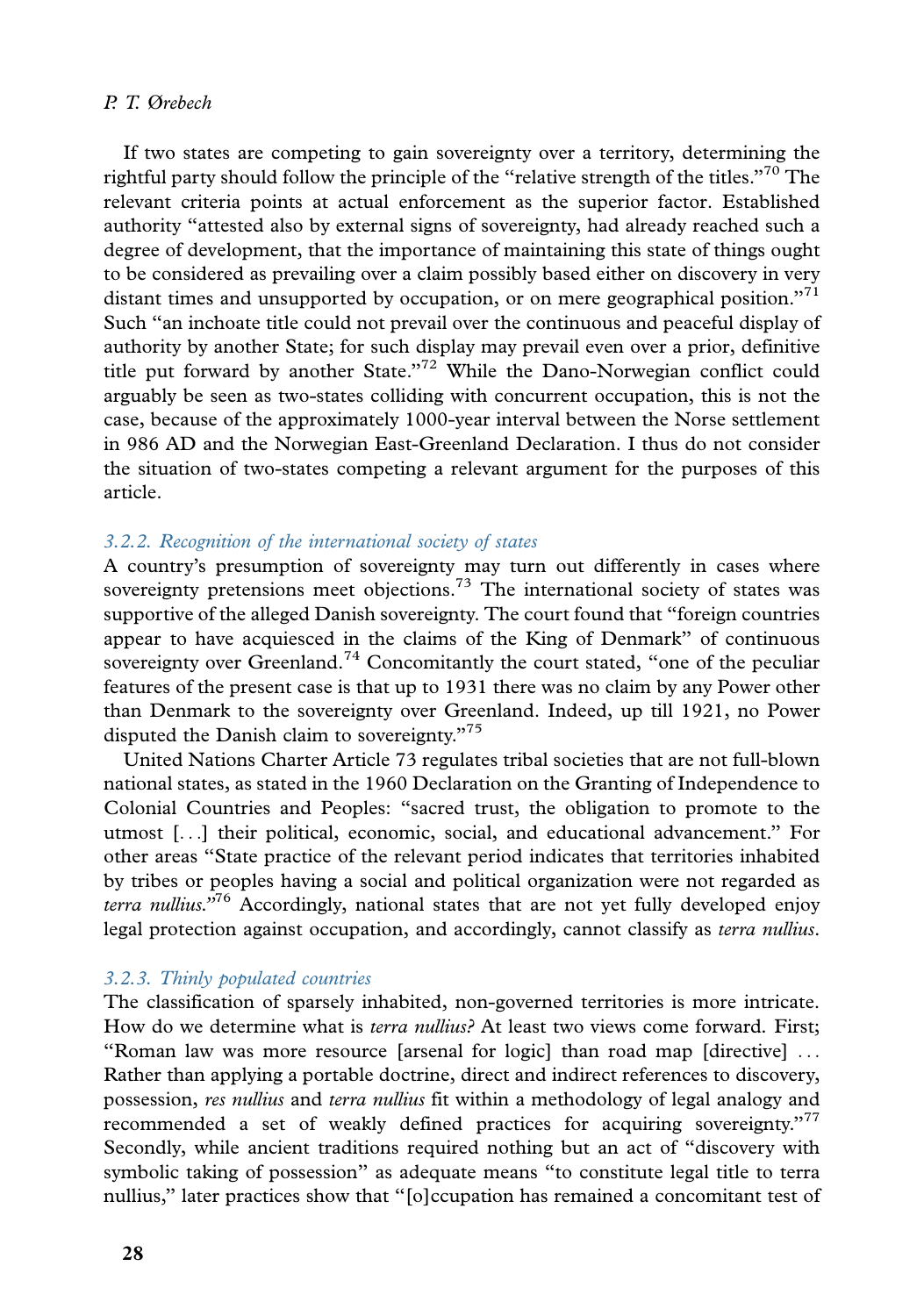legal title to terra nullius'' which, however, requires a ''less rigid test ... than in a heavily settled area."<sup>78</sup> This "relativism principle" applies to the Greenland case.

My guess is that ''minimum requirement to sustain territorial claims in the Polar Regions is likely to be less than in more hospitable and accessible places; yet, the grounds sustaining the judgment in this [Greenland] case clearly affirm that state activity is of the greatest importance, but that this activity may take forms other than a real or physical occupation."<sup>79</sup>

Valid occupation provokes lex temporae and -terrae issues. "[A]s from the tenth to the sixteenth centuries, if thinly populated or unsettled territory are considered, a less rigid test would be required to establish legal title to terra nullius than would be necessary were such acts attempted in a more recent period and in a heavily settled area."<sup>80</sup> The PCIJ verify this legal paradigm: "This special position can only have been derived from the sovereign rights which accrued to the King of Norway from the submission made to him by the early Nordic settlers and which descended to the Danish-Norwegian kings."<sup>81</sup> The Court underlined that the non-codified principles of sovereignty are case law based. This court found it

impossible to read the records of the decisions in cases as to territorial sovereignty without observing that in many cases the tribunal has been satisfied with very little in the way of the actual exercise of sovereign rights, provided that the other State could not make out a superior claim. This is particularly true in the case of claims to sovereignty over areas in thinly populated or unsettled countries.<sup>82</sup>

Clearly, Greenland qualifies as such a low-density territory.

#### 3.2.4. Well-organized native societies

The discussion below focuses on whether a native society may impede colonial powers from occupying a stateless territory. Despite a seemingly valid occupation, a nation state's pretentions will fail if there is a well-functioning native society present in the area, as put forth in the 1933 Montevideo Convention on the rights and obligations of states. Discovery alone is insufficient to ''create definitive title of sovereignty."<sup>83</sup> Lawful, unilateral occupation resulting in sovereignty should satisfy other conditions as well, including these *strictum jus* prerequisites: 1) a "recognize[d] title based on discovery''; 2) ''a reasonable period by the effective occupation of the region claimed to be discovered"; $84$  and 3) "the continuous and peaceful display of State authority."85

If the criteria of 1933 Montevideo Convention on the rights and obligations of states are satisfied, a colonial state cannot occupy a territory if a native people might, had it been an option – by a declaration of independence – have succeeded in establishing a nation state of their own.

UN-practice gives momentum to the validity of the Montevideo criteria; 1) a defined territory; 2) distinct population; 3) a government with substantial control over the population and territory; and 4) the capacity to engage in foreign relations: In the case of the Compact of Free Association between Palau and the United States, the UN recognizes ''the authority of the Micronesian States with all four criteria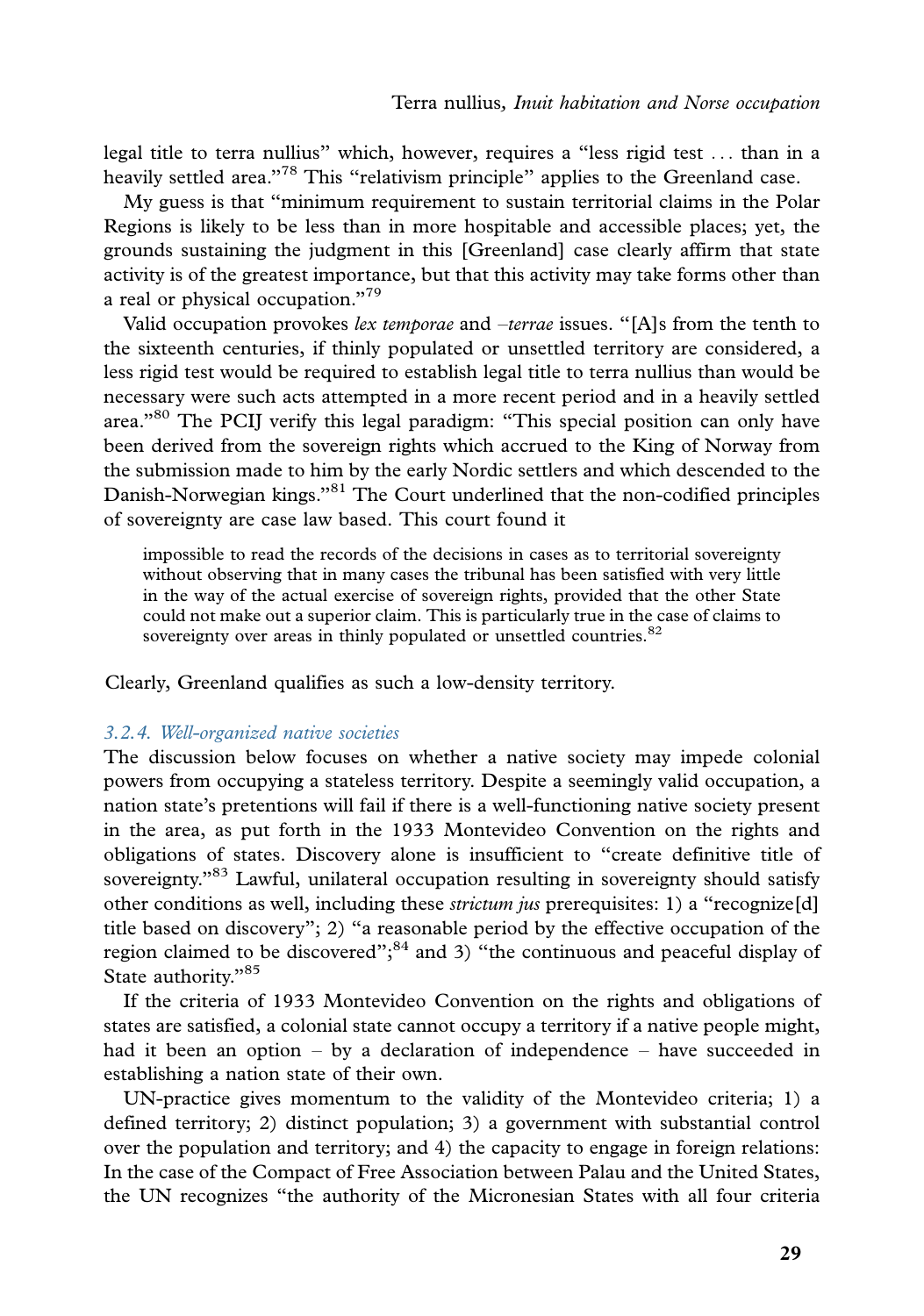normally cited for statehood. [...] In that regard, the compacts provided that the freely associated States would have full authority over foreign affairs except in relation to international defence and security. $^{86}$  At its 3455th meeting, the Security Council voted unanimously to terminate the Trustship Agreement with respect to Palau,<sup>87</sup> which means that Palau has "emerged into full nationhood."<sup>88</sup> Thus, the UN recognized that the fourth criteria of foreign affairs power was satisfied despite limitation on defense and security policy.

The Montevideo Convention text is the ''best known formulation of the basic criteria for statehood.''<sup>89</sup> This is also the U.S. position: ''Under international law, a state is an entity that has a defined territory and a permanent population, under the control of its own government".<sup>90</sup> Legal scholars acknowledge that the Montevideotext does reflect customary international law, $91$  and that the "Restatement follows" the widely accepted definition set forth in the Montevideo Convention."<sup>92</sup> As indicated, the United Nations and the International Court of Justice seem confident that these criteria are valid de lege lata.

Even though the criteria of statehood are widely accepted, some scholars have warned that the Montevideo Convention criteria are ''no more than a basis for further investigation."<sup>93</sup>Since such further studies are pending, this topic is still open for investigation and debate, in particular the balance between ''declaration of independence'' and the often-absolute barrier of ''territorial integrity.'' These issues are outside of the scope of this article.

The Inuit, who are unusually organized into well-functioning societies,  $94$  may be a likely candidate for statehood. However, even if societies fail to satisfy the four criteria, the characteristics of terra nullius is inappropriate.

# 3.2.5. Effective jurisdiction

The occupation of Greenland, in accordance with Icelandic law and international customary law,95 protected the first settlers, both on settled and unsettled land. Not only the settlements - but also the entire Greenland (norðrseta) fell under Icelandic jurisdiction.<sup>96</sup>

Subsequent to discovery and occupation, effective jurisdiction is required.<sup>97</sup> The efficiency requirement is measured by the factual implementation of power:

[I]n the exercise of territorial sovereignty there are necessarily gaps, intermittence in time and discontinuity in space. This phenomenon will be particularly noticeable in the case of colonial territories, partly uninhabited or as yet partly unsubdued. The fact that a State cannot prove display of sovereignty as regards such a portion of territory cannot forthwith be interpreted as showing that sovereignty is nonexistent. Clearly valid occupation may take place despite the area being inhabited. Each case must be appreciated in accordance with the particular circumstances.<sup>98</sup>

Thus, the classification of territories results from discretionary decisions that ultimately belong to the International Court of Justice (ICJ). I subscribe to the position that the ''manifestations of sovereignty over a small and distant island, inhabited only by natives, cannot be expected to be frequent, it is not necessary that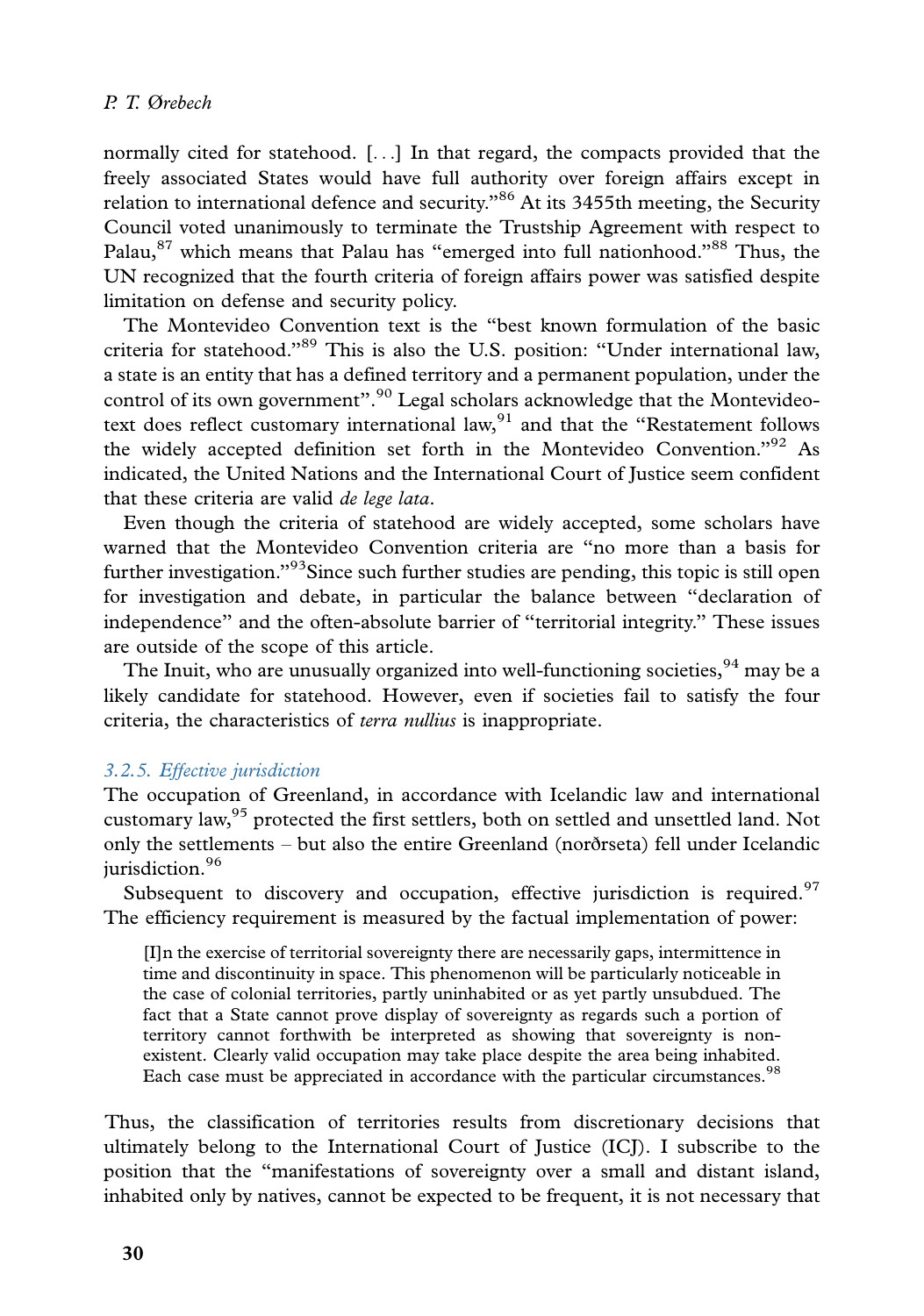the display of sovereignty should go back to a very far distant period."<sup>99</sup> From this, we may draw the conclusion that a ''clandestine exercise of State authority over an inhabited territory during a considerable length of time would seem to be impossible, $v^{100}$  as a basis for valid annexation.

Other visible instruments of jurisdiction include: legislation, surveillance and enforcement and dispute settlements. This is also confirmed by case law: ''[I]n many cases the tribunal has been satisfied with very little in the way of the actual exercise of sovereign rights, provided that the other State could not make out a superior claim. This is particularly true in the case of claims to sovereignty over areas in thinly populated or unsettled countries.''<sup>101</sup>

The relatively lax Dano-Norwegian jurisdictions in ancient Greenland suits this pattern. In modern times, Denmark overruled Norway with regard to East-Greenland.

Successful annexation also requires jurisdictional ''continuity.'' As confirmed by the Palmas Island case; it ''suffice[s] to establish a continuous display of State authority over the island," $102$  "[a]lthough continuous in principle, sovereignty cannot be exercised in fact at every moment on every point of a territory. The intermittence and discontinuity compatible with the maintenance of the right necessarily differ according as inhabited or uninhabited regions are involved."<sup>103</sup> Occupation based on a single discovery is not sufficient. The same applies to a repeat discovery. An *ad hoc* and abrupt occupation does not qualify: "[I]t must [...] be shown that the territorial sovereignty has continued to exist and did exist at the moment which for the decision of the dispute must be considered as critical."<sup>104</sup>

A physical presence, even if it is long running, is insufficient. The triumphant sovereignty-claim requires legal efficiency: ''[T]hat is, offer certain guarantees to other States and their nationals. International law does not recognize ''reserved [...] exclusive influence of one State, in virtue solely of a title of acquisition which is no longer recognized by existing law, even if such a title ever conferred territorial sovereignty."<sup>105</sup> The jurisdiction claim obligates an *in spe* sovereign to establish a de facto presence within a reasonable time. A sovereignty claim goes hand in hand with a condition of ''an inchoate title of discovery [that] must be completed within a reasonable period by the effective occupation of the region claimed to be discovered."<sup>106</sup> I subscribe to this legal platform.

# 3.2.6. Tacitly abandoned jurisdiction

A key question is whether an original discovery and valid occupation becomes derelict due to lax and inefficient presence and jurisdiction, i.e. the discussion whether ''the absence of effective occupation of the uncolonized parts exposed the territory to the risk of permanent occupation by some foreign State."<sup>107</sup> The Norse population disappeared for a period of 200 years. This interregnum ''did not put an end to the King's pretensions to the sovereignty over Greenland."<sup>108</sup> Seemingly, temporal absence of Norse inhabitants was unimportant because the Regent (1605) did not distinguish between Norse and Inuits since also the latter group qualified as "our subjects."<sup>109</sup>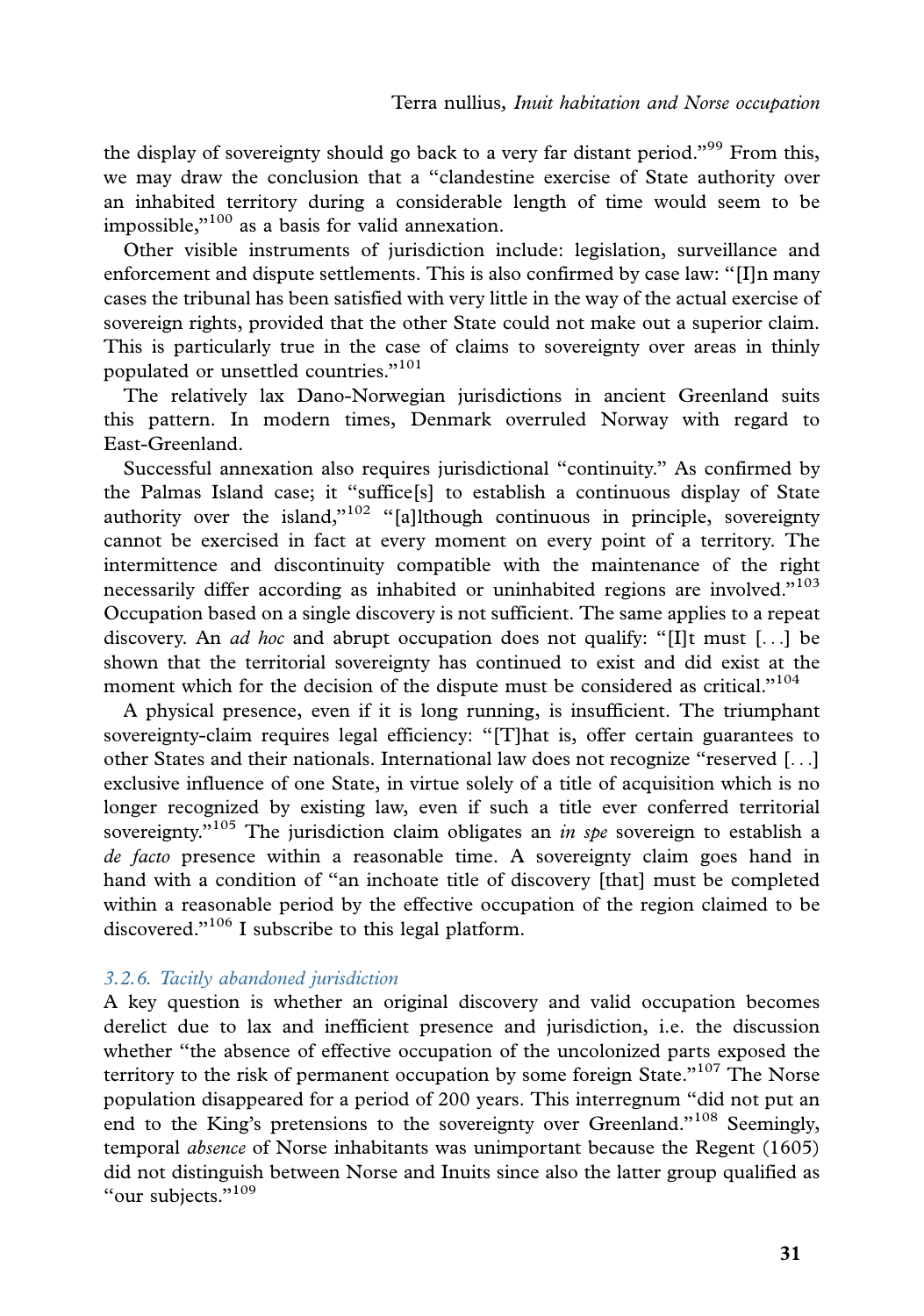A previously gained title to territorial sovereignty does not necessarily vanish under vacation of property, rural depopulation, or other lack of human habitation. As stated in the 1933-case; ''the disappearance of the Nordic Colonies did not put an end to the King's pretensions to the sovereignty over Greenland."<sup>110</sup> On the other hand, a lack of jurisdiction - initiation and implementation or surveillance – may ruin a strong pretention of *dominium*. "[I]f for a prolonged span of time a potential claimant to territory in polar regions remains relatively inactive with respect to the demonstration of an *animus occupandi*, a title once regarded as sufficient to meet the requirements of law is dissipated by inactivity and the afflux of time." $1^{11}$  This is conceivable and relevant for the Greenland case (see Section 3.3).

The 1933-case confirms that ''a fine should be payable to the King whether the dead man was a Norwegian or a Greenlander and whether killed in the settlements or in the districts to which people went for the summer even as far North as under the Pole Star."<sup>112</sup> Since Inuit settled permanently throughout the centuries, the continuing presence of these people prevents the argument of territorial dereliction from gaining international acknowledgment.

Furthermore, the Kingdom of Denmark-Norway regarded natives living in Greenland as citizens: ''Some Eskimos brought back [to Copenhagen] from Greenland in 1605 are described by the King as 'our subjects'. In 1635, in a letter addressed to the King of France, Danish-Norwegian King Christian IV describes Greenland and the natives as 'a divis nostris antecessoribus Regibus Norvegi  $\sim$  ad Nos devoluta', $113$  respectively."<sup>114</sup>

It is recognize that the Inuit population since long settled in Greenland and that by the mid-16th hundred King Christian IV regarded the Inuit as the ''devoted subjects'' of his Kingdom of Norway. Thus, the Ministries of Denmark-Norway did not distinguish between Norse and Inuit inhabitants of Greenland. This is the conclusion of Dúason.<sup>115</sup> No Greenland constitution existed and Iceland notified people living in Greenland as citizens or peoples under Iceland law. Codex Grágás Chapter II (338–341), refers to any person in Greenland – whether Norse or Inuit – as a "foreigner."<sup>116</sup>

Does valid sovereignty require that a territory be permanently settled? In casu was the exercise of Danish control over some portions of Greenland sufficient to support its claim to exclusive sovereignty over the entire landmass? Could one possibly say that due to the fact that "[a] partir de cette époque, les Esquimaux furent pendant deux siécles les seuls maitres du pays," i.e. that 200 years before Hans Egede's arrival, Greenland was nothing but "terra nullius?"<sup>117</sup>

#### 3.2.7. Summing up

The presence of natives is crucial: Cf. the United Nations Charter Article  $73^{118}$  cf. General Assembly resolution 1514 (XV) of 14 December 1960, Declaration on the Granting of Independence to Colonial Countries and Peoples: ''Immediate steps shall be taken, in [...] territories which have not yet attained independence, to transfer all powers to the peoples of those territories [...] in accordance with their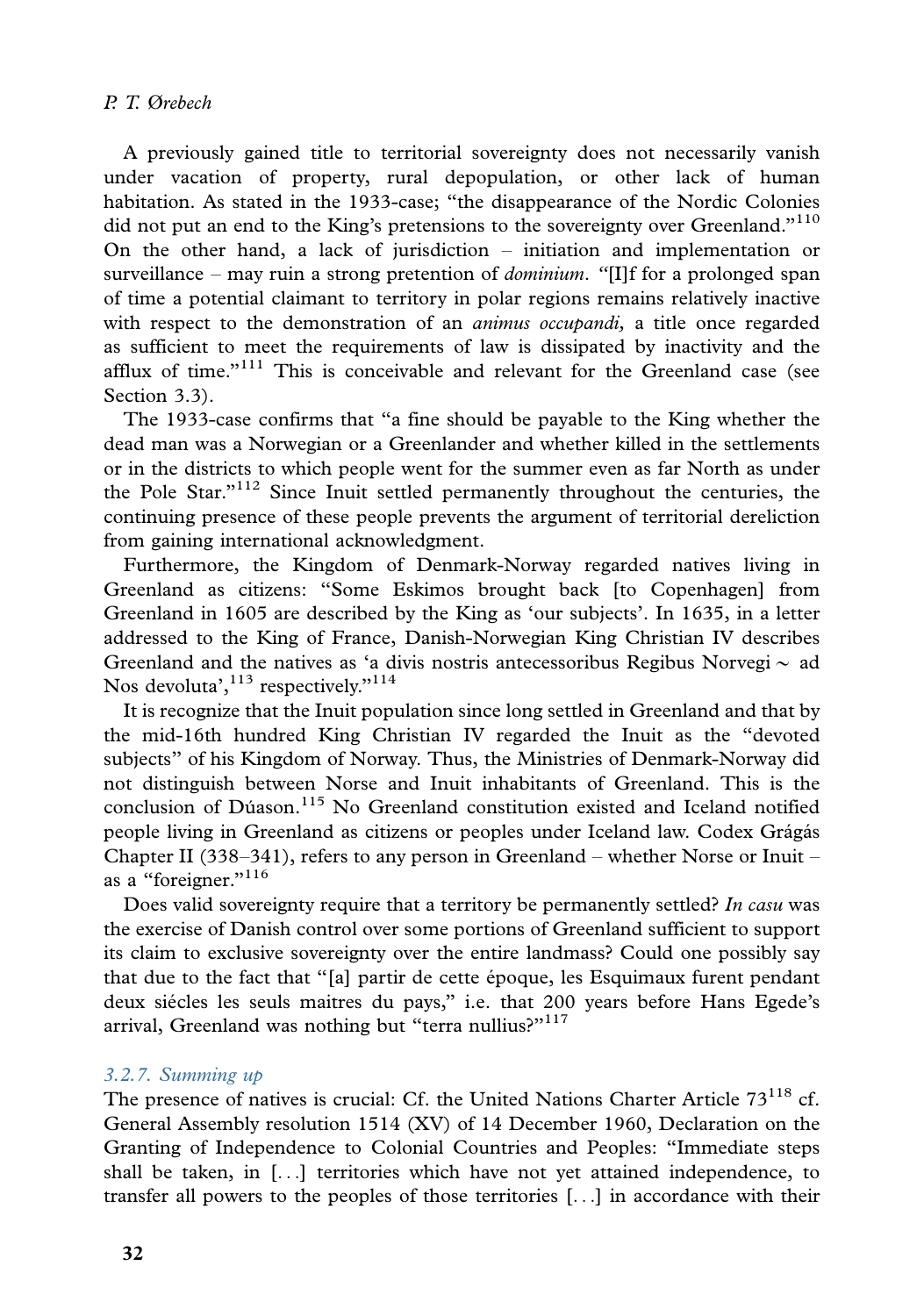freely expressed will and desire, without any distinction as to race, creed or colour, in order to enable them to enjoy complete independence and freedom'' (paragraph 5). The accomplishment as proposed *inter alia* in the General Assembly resolution 2229 (XXI) Question on IFNI (liberalization movement) and Spanish Sahara should follow the ''procedures for the transfer of powers in accordance with the provisions of General Assembly resolution 1514 (XV)'' (paragraph 3). According to the reasoning in the IFNI case, the Inuits qualify as an indigenous people based on their settlement of Greenland a few decades after the Norse influx.

Concluding on the issue of geographical reach of the Danish annexation, ''the Court is satisfied that Denmark has succeeded in establishing her contention that at the critical date, namely, July 10th 1931, she possessed a valid title to the sovereignty over all Greenland<sup>"119</sup>

# 3.3. The 1933-court's line of reasoning: residual dominium and ''zero-sum principle''

As shown in the previous section, case law interpreted the *terra nullius* criteria with a special emphasis on the territorial reach of Danish sovereignty over Greenland. The aim of this section is to sort out the key issues that made the PCIJ subscribe to the Danish line of argument.

The 1933-court introduces the 1928 Palmas Island decision of the Permanent Court of Arbitration (award paragraph I),  $120$  raising the issue of Dutch – in conflict with the US - sovereignty to this island. The court found that the valid title of The Netherlands was ''founded on the peaceful and continuous display of State authority over the island." $121$  The key point was "whether or not the Netherlands have displayed sovereignty over the Island of Palmas (or Miangas) in an effective, continuous and peaceful manner at a period at which such exercise may have excluded the acquisition of sovereignty, or a title to such acquisition, by the United States of America."<sup>122</sup>

Whether the natives of Miangas enjoyed the right to independence was not part of the Arbitrational Award because the natives – by their Regent – agreed on colonial rule. Thus, it was either Dutch- or US sovereignty. The setting is similar to the Denmark-Norway dispute over East-Greenland. A third solution, independence for the natives, was a non-option in 1933.

The 1380 union between Denmark and Norway is the PCIJ platform.<sup>123</sup> This resulted in the ''centralization at Copenhagen of the administration of the various countries which were under the sovereignty of the Dano-Norwegian Crown." $124$ The Kingdom of Norway brought into the double-monarchy dependencies like the Hebrides, Orkneys, Shetland, Faroe Islands, Iceland and Greenland. PCIJ's reasoning follows a residual *dominium* and "zero-sum" principle. After the early period of unification (1380 AD) the Dano-Norwegian Kingdom deteriorated and in turn lost regions like Skåne, Båhuslen, Jämtland, Herjedalen, Schleswig-Holstein and eventually all of Norway. The Kingdom of Denmark retained a few dependencies.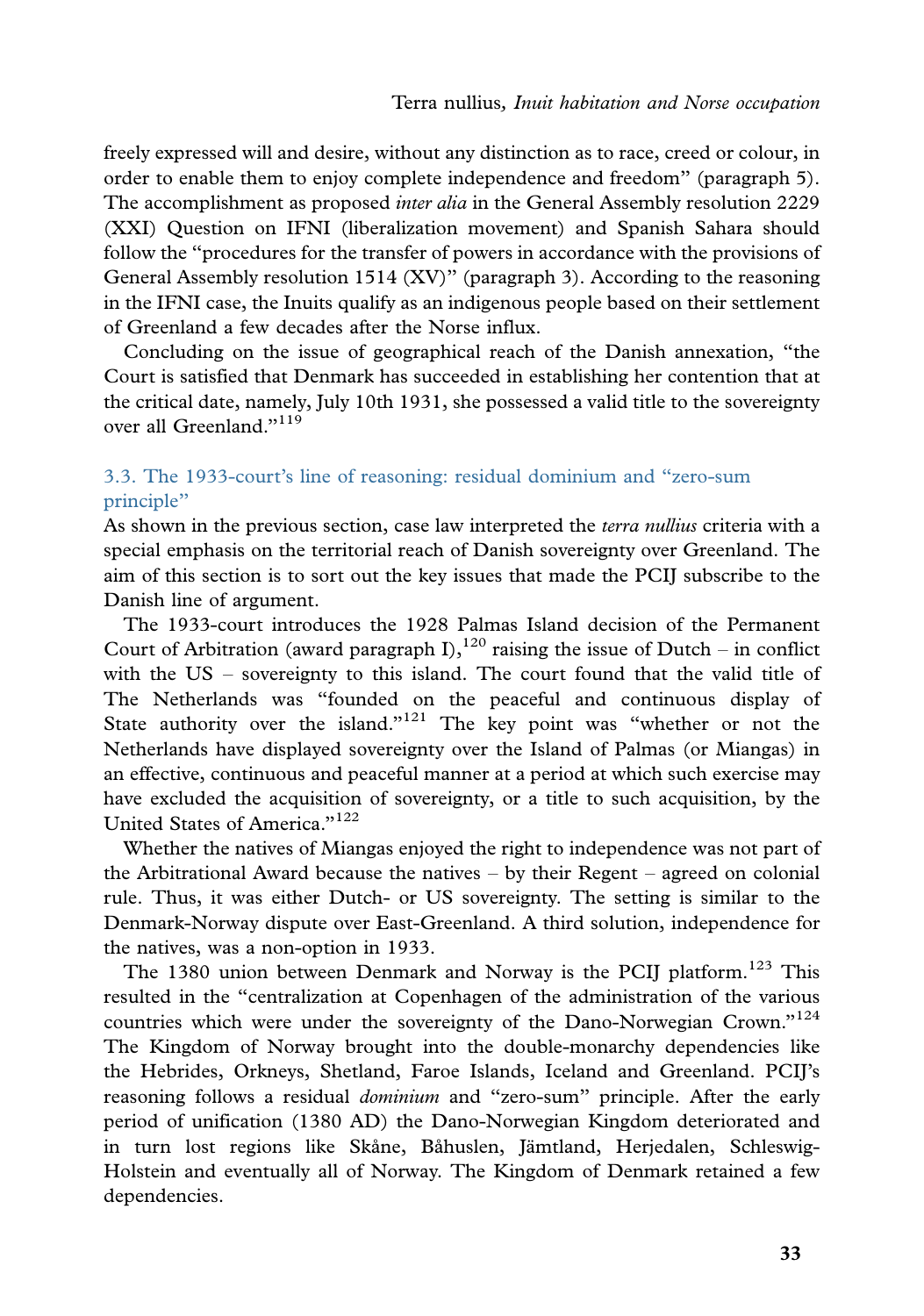The second element in the court's "red thread" is that "foreign countries appear to have acquiesced in the claims of the King of Denmark."<sup>125</sup> Thus, the international society of states recognized Danish pretentions to Greenland.

The third argument is that ''[t]hough at this time no colonies or settlements existed in Greenland, contact with it was not entirely lost, because the waters surrounding it [...] were regularly visited by whalers, and the maps of the period show that the existence and the general configuration of Greenland  $[\ldots]$  were by no means unknown."<sup>126</sup> It was further stated that the King – by his "sovereignty, absolutum dominium and hereditary"<sup>127</sup> – granted a trade monopoly to a specific Danish company. No competing state authority conducted any form of jurisdiction in the territory.

Due to Danish-Norwegian defeats during the Napoleonic Wars, Sweden - one of the victors - compelled Denmark to sign the 1814 Kiel Peace Treaty, which transferred Norway to Sweden. Denmark retained a few dependencies, i.e. islands that in ancient times used to be part of the realm of Norway. During the period when the Danish kings acquired sovereignty over Greenland after the termination of the Union between Denmark and Norway (1814 to 1819), Norway did not dispute Danish sovereignty over Greenland. In the words of the court, ''In the early part of this judgment, it was recalled that when the King of Denmark was obliged to renounce, in favour of the King of Sweden, his kingdom of Norway, Article 4 of the Treaty of Kiel of January 14th, 1814, with the exception of renunciation Greenland, the Faroe Islands and Iceland."<sup>128</sup>

In the aftermath of the signing of the Kiel Treaty, the Norwegians formally claimed ''the restitution of the Faroes, Iceland and Greenland as being possessions which had formerly belonged to the Kingdom of Norway.<sup>"129</sup> However, Danish refusal resulted in the Norwegian withdrawal of this request. Sweden later confirmed its position on behalf of Norway in a letter to the British Minister at Stockholm $^{130}$ 

This formal reasoning underlies the court's interpretation and application of law. The court's position was that in 1380 Norway entered into a personal union with Denmark under one regent by marriage, i.e. Queen Margrethe. The court found that ''there is nothing to show that during this period Greenland, in so far as it constituted a dependency of the Crown should not be regarded as a Norwegian possession."<sup>131</sup> Subsequent practice confirms this Swedish-Norwegian position. The court refers to several international law instruments, $132$  and concludes that Norway's position subsequent to the Kiel Treaty de facto and de jure acknowledged Greenland (with Iceland and Faroe Islands) as part of the Kingdom of Denmark and under Danish sovereignty.

As supportive arguments to the ''zero-sum principle,'' the PCIJ emphasize the Danish de facto engagement in the exploration of Greenland, giving weight to scientific explorations,<sup>133</sup> and the establishment of Angmagssalik ( $65^{\circ}36'42''N$ ) and Danish legislation for Greenland.<sup>134</sup> All in all: "[T]he conclusion may be drawn that Denmark through her greater activity in Greenland had thereby acquired prescriptive rights which tended to becloud the Norwegian claim."<sup>135</sup>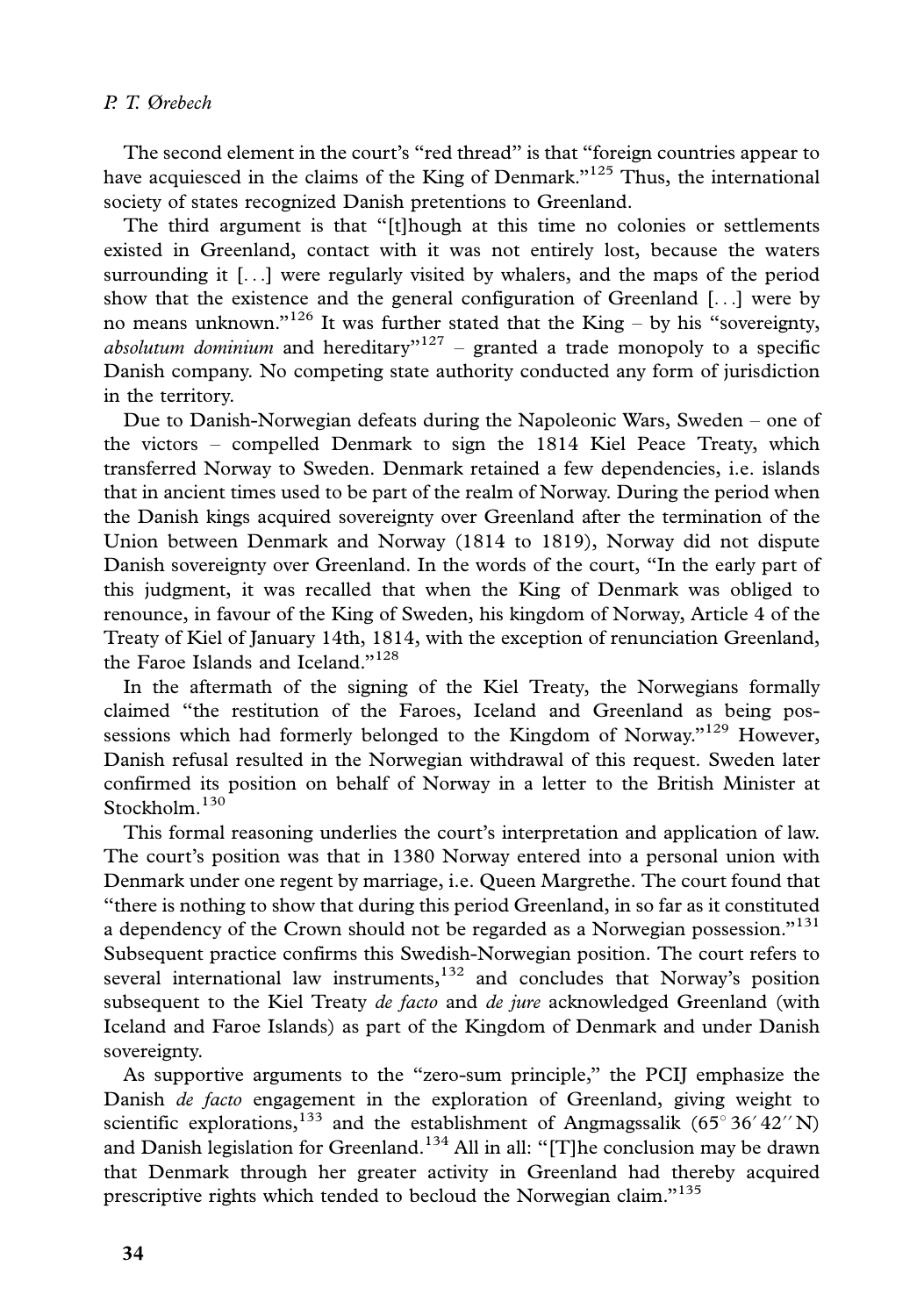Regarding the Norwegian position, the Court highlighted Norway's change of opinion. ''On the Norwegian side it was gradually made clear that, in the opinion of the Norwegian Government, the uncolonized part of the East coast of Greenland was terra nullius, and that Denmark's political aspirations could only be met if it involved no sacrifice of Norwegian economic interests.''136 While Denmark in its oral and factual proceedings kept a steady course, the court seems to have maintained that Norway followed an opportunistic route.

#### 4. Conclusion: The role of the Inuit and other explanations

How can we explain the PCIJ decision? Did it follow *strictum jus*, was it ruled by equity law (ex aequo et bono) or did extra-legal elements, like economy or politics, play a role in the ruling?

In the aftermath of the 1933-court decision several theories has been launched on division of peoples, some civilized, but not all. The ''cultivated'' nations' division between peoples and nations, paved the way for European lawful annexation of colonies around the world. A rather common Western view deemed natives as objects (slaves or serfs) and not legal subjects nor individuals with legal capacity.<sup>137</sup> Natives were objects eligible to possession by the group of civilized persons. Like the *Homo* sapiens<sup>138</sup> one encountered a similar split between nations, remnants of which are found in the two notions of uncivilized and "civilized peoples,"<sup>139</sup> as illustrated by the 1945 Statutes of the International Court of Justice, Article 38.1 (c).<sup>140</sup> While the boundaries of civilized nations enjoyed international law protection through the doctrine of ''territorial integrity,'' the homelands of natives, despite the presence of well-organized societies and governing systems, faced the grim destiny of inhabiting terra nullius.

Was the end-result of the 1933-court case political? If the court had justified the Norwegian occupation, would it have imperiled the superpowers' colonial policies<sup>141</sup> in casu claims of independence by indigenous peoples? The position was that a Norwegian gain at the PCIJ would have represented a threat against the prestigious system of European treaties. If the Norwegian 1931-32 occupation could breakaway East-Greenland from the rest of Greenland, this result could produce a knock-on effect on other territories around the world. Thus, the claimed superior principle of ''territorial integrity'' would no longer overrule ''declarations of independence'' or ''declaration of annexation.''

Alternatively, the realities are even grimmer: A victory for the Norwegian position might have undermined the patronage of the system of European treaties.<sup>142</sup> Why could national states by ''discovery'' and annexation - often forced upon native inhabitants by military strength and insensitive feeling for natives as equal human beings, conquer the world under the umbrella of a law accepted by ''civilized nations?''

This study reveals that the justifications for the 1933 ruling resulted from a formallogical style of thinking, here named ''zero-sum-principle'' and excluded any form of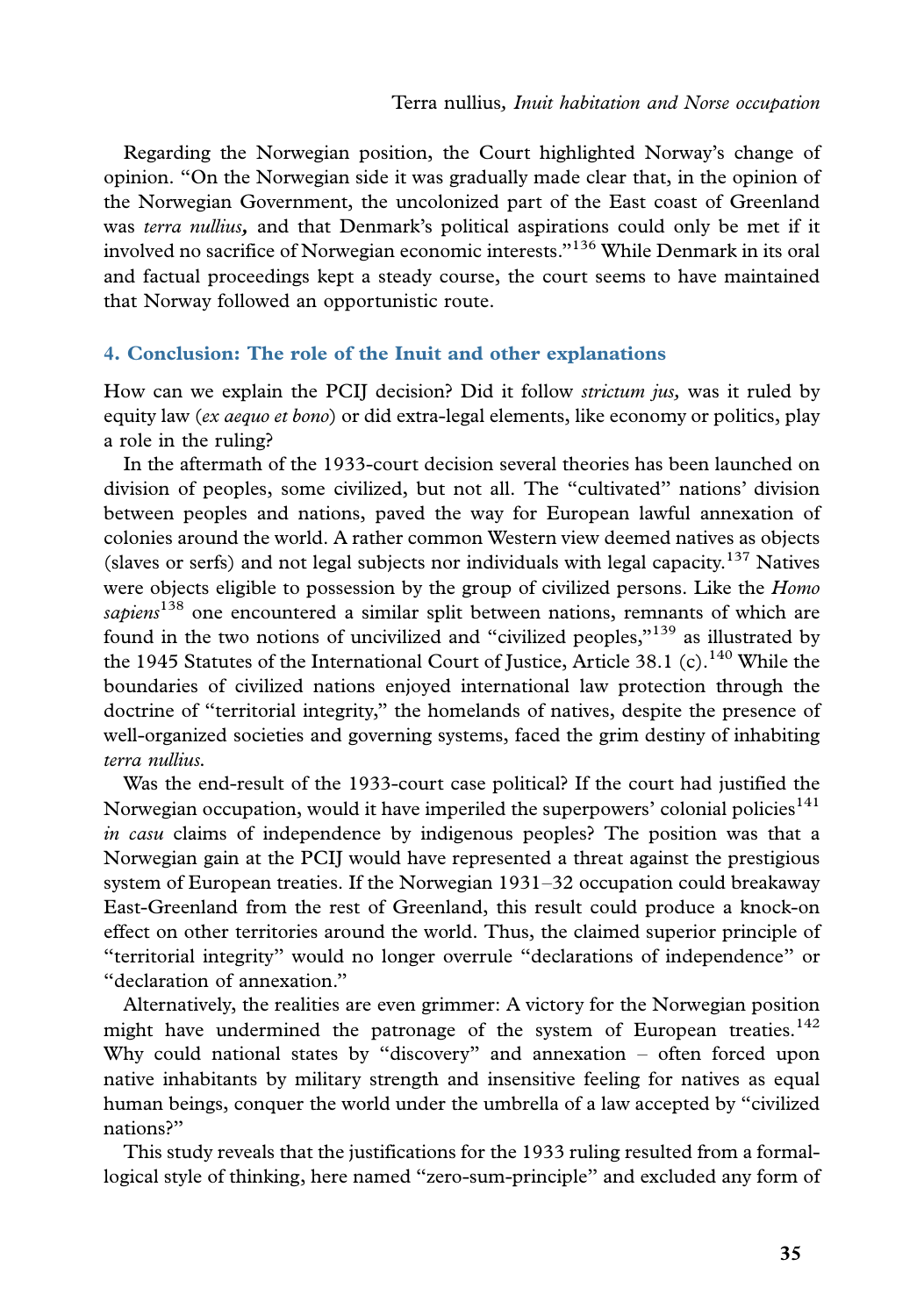political discretion or legislative reflection. ''Making up my opinion by reading this court decision, its basis and keynote, one soon comprehends that the decision  $-$  in its entirety - is so to say, pervaded by contract law, while all policy considerations on colonial- and sovereignty considerations are virtually nonexistent."<sup>143</sup> I adhere to this position.

This article has revealed that sovereignty entitled through occupation requires a ''recognized title based on discovery,'' ''a reasonable period by the effective occupation of the region claimed to be discovered'' and ''the continuous and peaceful display of State authority."<sup>144</sup>

The Norse arrival in 986 AD did not observe Inuit settlements in Western Greenland. Later, the natives who arrived were welcomed as the Kings' subjects. The Norse settlers paved the way for Norwegian Kings' sovereignty claims, following Icelandic legal and social arrangements, establishing their own Althing, which the Inuit did not challenge.

A key point is whether the abandonment of the Norse settlements (approx.1450) results in a loss of sovereignty. This does not seem to be the case. The presence of Inuit people during the period of 1450 to 1650 - who at the time were recognized citizens of the Kingdom of Denmark-Norway regardless of their ethnicity, compensated for the Norse disappearance in such a manner as to sustain the sovereignty of this Kingdom over Greenland.

The 1933-court found that the ''disappearance of the Nordic colonies did not put an end to the King's pretensions to the sovereignty over Greenland."<sup>145</sup> The Kingdom's sovereignty did not suffer from changes in the ethnic population or a provisional downfall of settlements. The Court failed to find that any ''massacre'' had taken place, or that "the fact of Inuit 'conquest' [was] established."<sup>146</sup> To the contrary, the Court held that the more or less continuous settlements - whether it was Norse or Inuit - qualified.

Despite the fact that the Inuit and Norse settlements were located in West-Greenland only - before the east coast 1894 Scoresbysund settlement - the few scattered settlements on the world's largest island did not undermine the original Norse occupation of the whole of Greenland. The failed Norwegian annexation of 1931-32 resulted from the simple fact that East Greenland was not in any way terra nullius, a status that persisted through the centuries despite the absence of Norse authorities for two centuries in the late Middle Ages.

While these are arguments are supportive of Denmark, the decisive argument, however, is what I call the ''zero-sum principle.'' The extensive Norwegian - and later Dano-Norwegian Kingdom - weakened and successively lost a huge number of territories. When Norway acceded to the Kingdom of Sweden in 1814, the Kingdom of Denmark retained a few non-transferred dependencies. The same conclusion derives from a purely textual interpretation of the 1814 Kiel Treaty Article 4: As explicitly stated, the treaty entitled the transfer of Norway to the Kingdom of Sweden with the exception of Greenland, the Faroe Islands and Iceland.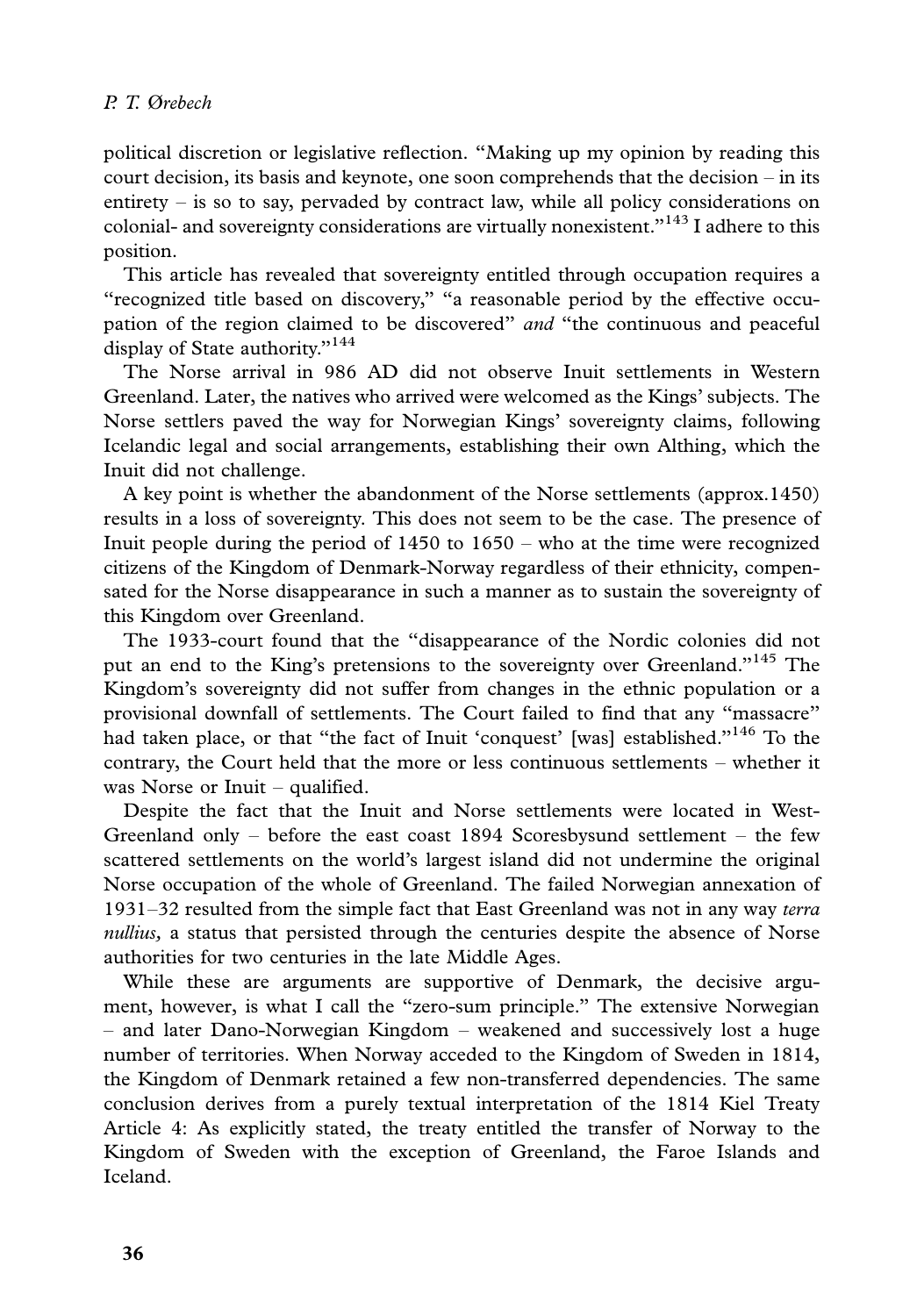# **NOTES**

- 1. Den norske regjering [The Norwegian Government], Duplikk angående Den rettslige status for visse Deler av Østgrønland fremlagt for den faste Domstol for mellemfolkelig rettspleie 14 oktober 1932 [Rejoinder regarding The legal status for Parts of East Greenland for the PCIL] (Oslo: Grøndahl & Søn, 1933),63.
- 2. ICJ, Western Sahara, Advisory Opinion, 1.C.J. Reports 1975, p. 12 and 39.
- 3. Permanent Court of International Justice (PCIJ), Legal status of Eastern Greenland Judgment of April 5th 1933 Series A./B. (1933) No. 53, p. 22 ff.
- 4. Jón Dúason, Grønlands statsretslige stilling i middelalderen [The Greenland Constitutional Law Position in the Middle Ages] (Oslo: Olaf Nordli Forlag, 1928), 153.
- 5. Supra n.2.
- 6. See however Henry R. Wagner, ''Creation of Rights of Sovereignty through Symbolic Acts," Pacific Historical Review 7, no. 4 (1938): 297–326.
- 7. See also Arthur S. Keller, Oliver J. Lissitzyn, and Frederick J. Mann, ''Reviewed Work: Creation of Rights of Sovereignty through Symbolic Acts, 1400-1800," Harvard Law Review 51, no. 8 (1938): 1475.
- 8. United Nations. The Island of Palmas Case PCA, II, pp. 829-71 (1928), p. 836.
- 9. Catherine J. Iorns, ''Indigenous Peoples and Self Determination: Challenging State Sovereignty," Case Western Reserve Journal of International Law 24 (1992): 199-348.
- 10. St.prp. nr. 30 (1924) Om Stortingets samtykke til at regjeringen avslutter en overenskomst med Danmark angående Østgrønland [On the National Assembly Affirmation to the Government's Agreement with Denmark Regarding East-Greenland] of 28 Januar 1924.
- 11. Norwegian Promemoria of 6. January 1931 Denmark rejects the Norwegian declaration on policing authority in East Greenland (see Danish Verbal Note to Norway of 14 March 1931, referring to a similar note of 9 July 1924 - annexed to the 1924-treaty. National Archive, Box 25 Ministry of Fiskeries, Norway Svalbard- and Polar council (1930-1933) - RA/S-1263/1/E/Ea/ L0025,
- 12. For a full account, see Jon Skeie, *Politikere og diplomater i Grønlandssaken* [Politicians and Diplomat's Role in the Greenland Case] (Oslo: Olaf Norli Forlag, 1933).
- 13. Supra n.1, p. 63.
- 14. See i.a. Innst. S. XXXXIX (St.prp. nr. 30 1924) Innstilling frå den forsterkede og utvidede konstitusjons- og utenrikskomite om Grønlandsspørsmålet, St.prp. nr. 30 (1924) Om Stortingets samtykke til at regjeringen avslutter en overenskomst med Danmark angående Østgrønland (28 januar 1924), Innst. S. LXVI (1923) – Stortingets vedtak av 7. juli 1923 om å innby Danmark til forhandling om Grønlandsspørsmålet «på fritt grunnlag» og St.med. nr. 13 (1932) Angående Grønlandssaken [Regarding the Greenland Case].
- 15. Supra n.14, p. 7.
- 16. Op.cit., 23.
- 17. Op.cit., 23.
- 18. Knud Berlin, Danmarks rett til Grønland [Denmark's possession to Greenland] (Kjøbenhavn: Nyt Nordisk Forlag - Arnold Busck, 1932), 138.
- 19. Op.cit., 3: ''Det danske uttrykk «suverenitet over hele Grønland som har vært fastholdt gjennem århundrer»"
- 20. Supra n.1, p. 3.
- 21. Op.cit., 45.
- 22. Jon Skeie, Grønlandssaken [The Greenland Case] (Oslo: Olaf Norli Forlag, 1931), 80. Great Britain, Italy and Sweden acknowledged the action that resulted in the USA, France and Japan subsequent support to de facto occupation of areas beyond the settlements.
- 23. Supra n.1, p. 18.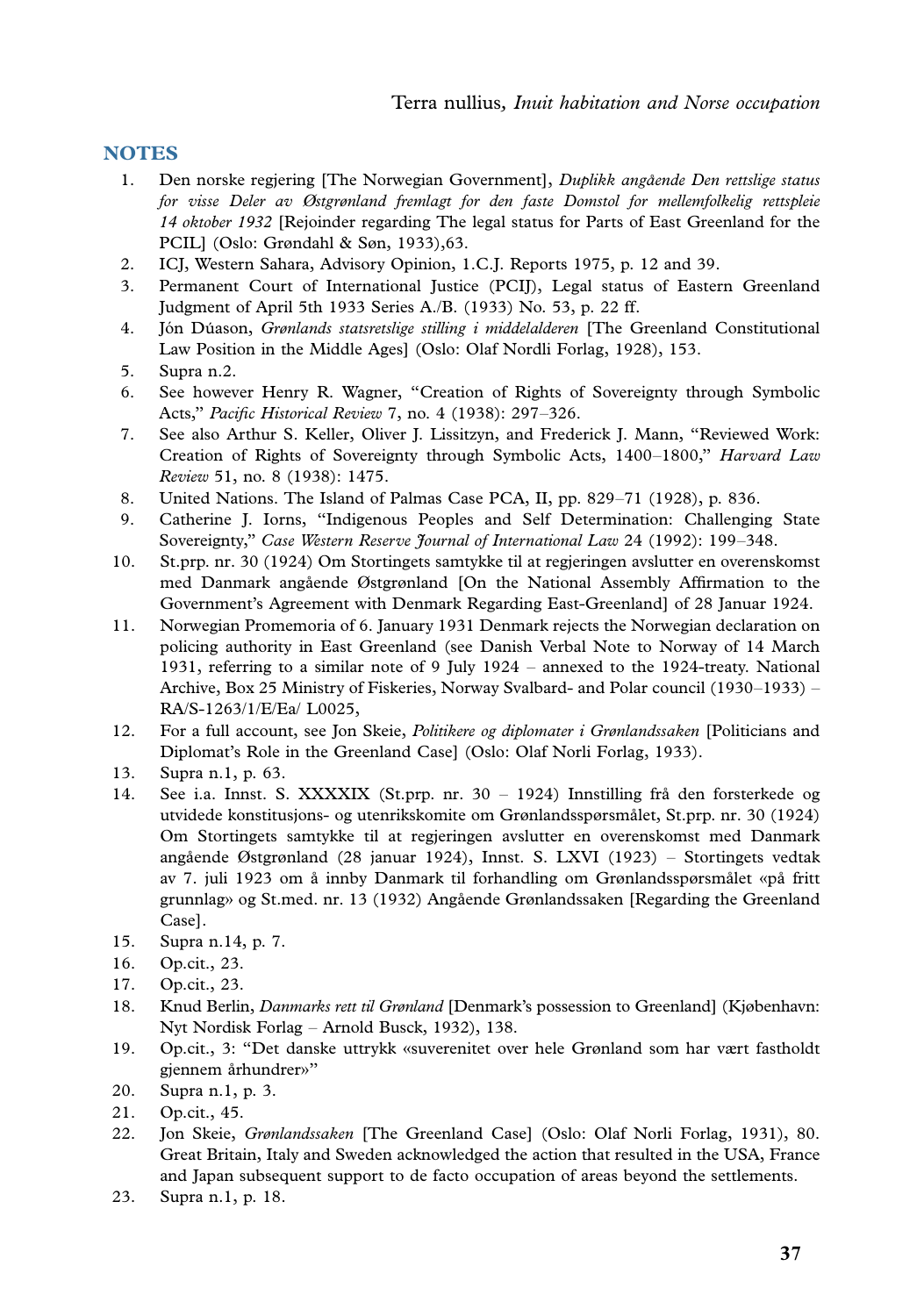- 24. An expedition of priests took place in 1266 when Inuit peoples occurred at a place called Kroksfjordheden, see Dúason, Grønlands statsretslige stilling i middelalderen [The Greenland Constitutional Law Position in the Middle Ages], 80.
- 25. Supra n.1, p. 5.
- 26. Anonyms, Norway and East Greenland. A Short Survey (Oslo: Norwegian Publications, 1931), 9.
- 27. Berlin, Supra n.17.
- 28. Supra n.1, p. 37.
- 29. Skeie, Supra n.22, pp. 65-72 which also was the Fridtjof Nansen position (p. 14).
- 30. For details, see Frode Fyllingsnes, Undergongen til dei norrøne bygdene på Grønland. Eit forskningshistorisk oversyn [The Downfall of the Norse Settlements in Greenland during the Late Middle Ages] (Oslo: Middelalderforum, 1990), 31 ff.
- 31. Op.cit., 58.
- 32. Supra n.1, pp. 39-40.
- 33. Arguing against the Norwegian position of Eastern Greenland as terra nullius, see i.a. Peter Wilhelm Glob, En nordbos gravkors på Grønlands østkyst, Minjar og Menntir. Afmælisrit ð Helga Kristjáni Eldjárn (Menningarsjóður, Reykjavík, 1976), 208-19.
- 34. Iorns, Supra n.9, pp. 199-348, p. 203.
- 35. Supra n.1, p. 27 ff.
- 36. Supra n.3, p. 22 ff., p. 44.
- 37. L.c.
- 38. For details, see Du´ason, Supra n.4, p. 76.
- 39. Op.cit., 79.
- 40. L.c.
- 41. Arnold Ræstad, Supra n.17, p. 83. "På overflaten kan det se ut som det var forskjellen i bedømmelsen av Ihlens erklæring som gjorde utslaget; men i virkeligheten kunde den spesielle bedømmlse av erklæringen som flertallet kommer til ikke ha fått avgjørende virkning, om den ikke var blitt koblet sammen med en særskilt teori om betingelsene for å erverve suverenitet over ingenmannsland.''
- 42. Royal Norwegian Proclamation of July 10th 1931.
- 43. See i.a. Anton Wilhelm Brøgger, *Dommen i Haag* [The Hague Judgment] (Oslo: Aschehoug, 1933), 105 - with reference to Manchester Guardian April 7th 1933.
- 44. W. Paul Gormley, "The Eastern Greenland Case in Historical Perspective," Tulsa Law Review 3 (1966): 93-102.
- 45. Supra n.3, p. 22 ff., p. 73.
- 46. Ida Bull, Kampen om Eirik Raudes Land [Fighting for the Land of Eirik the Red] (Oslo: Gyldendal, 1973), 58: «Ihlens erklæring ble et av de avgjørende punkter ... Ihlens erklæring alene var ifølge domstolens oppfatning tilstrekkelig til å berøve Norge retten til å okkupere på Øst-Grønland».
- 47. Ida Bull, Supra n.45, p. 17 diversify this fault to the entire Norwegian government that as documented by professor Bull - altogether stood behind the Ihlen declaration.
- 48. Finn H. Eriksen, Grønlandssaken. Dansk Grøndlandspolitikk og norske reaksjoner 1909- 1933 [The Greenland Case. Danish Greenland Policy and Norwegian responses] (Master thesis, University of Oslo, 2010). ''Ihlen-erklæringen ... har ... en kommunikasjonsfeil som kunne ha ført til en annen presisering og tolkning av erklæringen ... Hadde dette blitt oppdaget kunne hele rettssaken i Haag fått et annet utfall."
- 49. Brøgger, Supra n.42, pp. 117-18.
- 50. Gormley, Supra n.43, pp. 93-102, at p. 97.
- 51. Ræstad, Supra n.17, p. 83.
- 52. Supra n.3, p. 62.
- 53. Supra n.3, p. 22 ff., p.64.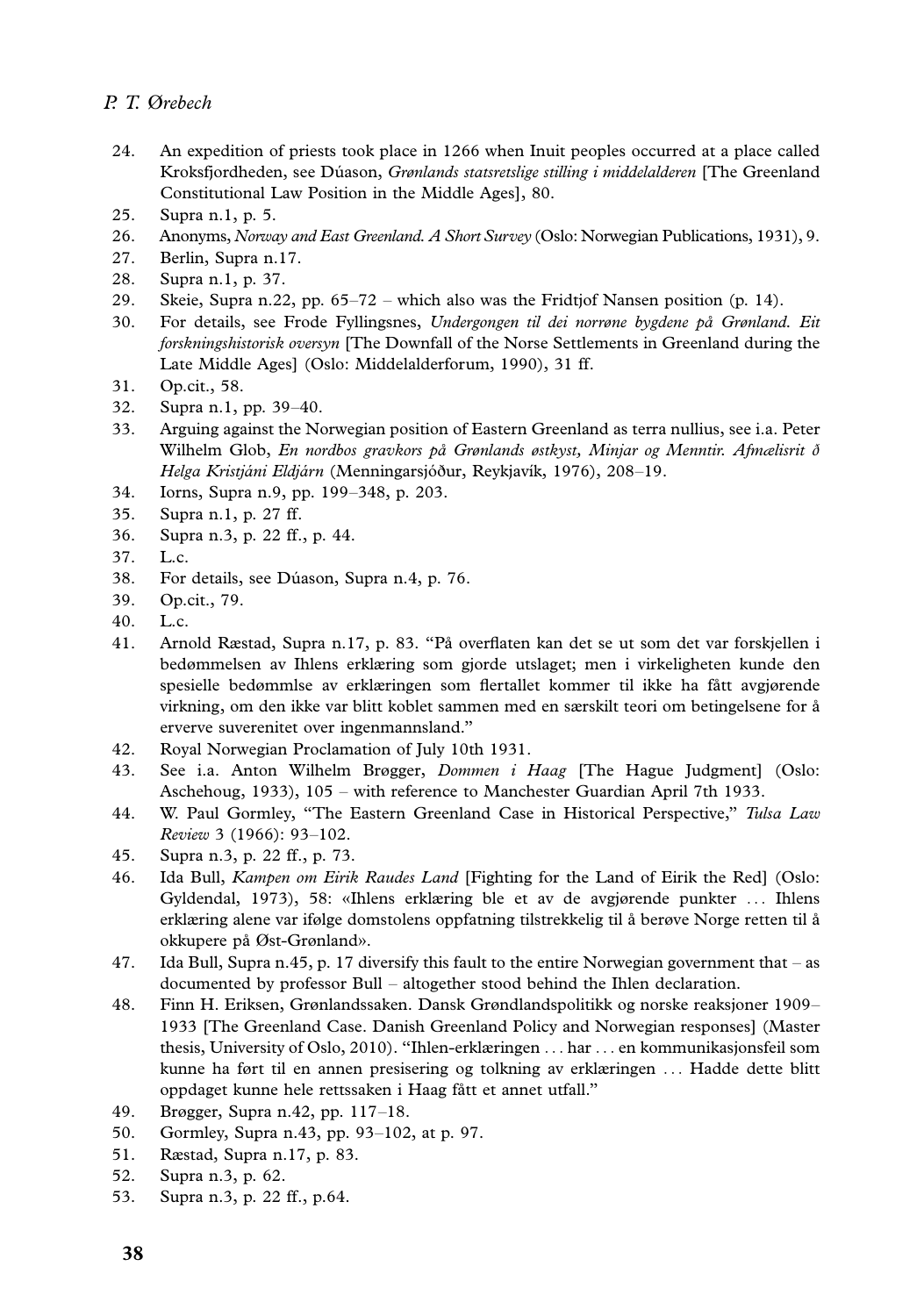- 54. Charles Cheney Hyde, ''The Case Concerning the Legal Status of Eastern Greenland,'' The American Journal of International Law 27, no. 4 (1933): 732-8.
- 55. See however, G[ormley, Supra n.43, p. 93.](https://en.wikipedia.org/wiki/Greenlandic_Inuit)
- 56. Supra n.3, p. 22 ff., p. 69.
- 57. L.c.
- 58. Supra n.3, p. 22 ff., p. 72-3.
- 59. Supra n.3, p. 22 ff., p. 73.
- 60. Iorns, Supra n.9, pp. 199-348, p. 230.
- 61. Heather Pringle, "Death in Norse Greenland," Science 275 (1997): 924–6, subscribes to a late arrival of 1100 AC. This is disputed as other sources estimate arrival in approx. 900 AC, see i.a. https://en.wikipedia.org/wiki/Greenlandic\_Inuit
- 62. See i.a. the Marocco occupation of West-Sahara, Supra n.2, p. 12, p.34.
- 63. [A pre-historical customary practice that develo](https://no.wikipedia.org/wiki/Ittoqqortoormiit)ped in ''fits and starts,'' see Michael P. Sharf, Customary International Law in Times of Fundamental Change. Recognizing Grotian Moments, 9 (Cambridge University Press, Cambrigde. 2013): ''This book does not ... constitute uncritical advocacy of a new paradigm that supports assertions of speedy formation of customary international law that are not backed up by state practice.''
- 64. Du´ason, Supra n.4, p. 79.
- 65. Op.cit., 80-1.
- 66. Supra n.1, p. 63
- 67. https://no.wikipedia.org/wiki/Ittoqqortoormiit (visited 11.December 2015).
- 68. Supra n.1, p. 47.
- 69. Supra n.1, p. 63.
- 70. Island of Palmas Case Supra n.8, pp. 829-71 (1928), at p. 870.
- 71. Island of Palmas Case Supra n.8, pp. 829-71 (1928), at p. 870.
- 72. Op.cit., 846.
- 73. Supra n.3, p. 22 ff., p. 48.
- 74. Supra n.3, p. 28.
- 75. Op.cit., 46.
- 76. ICJ, Western Sahara, Advisory Opinion, 1.C.J. Reports 1975, p. 12, p. 39.
- 77. Laureen Benton and Benjamin Straumann, ''Acquiring Empire by Law: From Roman Doctrine to Early Modern European Practice," Law and History Review 28, no. 1 (2010): 38.
- 78. James Simsarian, ''The Acquisition of Legal Title to Terra Nullius,'' Political Science Quarterly 53, no. 1 (1938): 111-28.
- 79. Oscar Svarlien, The Eastern Greenland case in historical perspective (University of Florida Monographs: Social Sciences, No. 21., Gainesville: University of Florida Press, 1964), 73.
- 80. Simsarian, Supra n.39.
- 81. Supra n.3, p. 22 ff., p. 47.
- 82. Supra n.3, p. 22 ff., p. 47.
- 83. Supra n.8, p. 846.
- 84. Supra n.8, p. 846.
- 85. Supra n.8, p. 857.
- 86. Repertory of Practice of United Nations Organs Supplement No. 7 (Revised advance version, to be issued in volume V of Supplement No. 6 (forthcoming) of the Repertory of Practice of United Nations Organs) Volume V ARTICLE 76 (UN) para 28, p. 9.
- 87. Declaration of Independence, in effect from 1st October 1994, see UN/A/49/L.51, 7 December 1994 p.1.
- 88. UN/S/PV.3455, 10 November 1994 p. 2. The UN Trusteeship Council suspended operation on 1 November 1994, with the independence of Palau, the last remaining United Nations trust territories.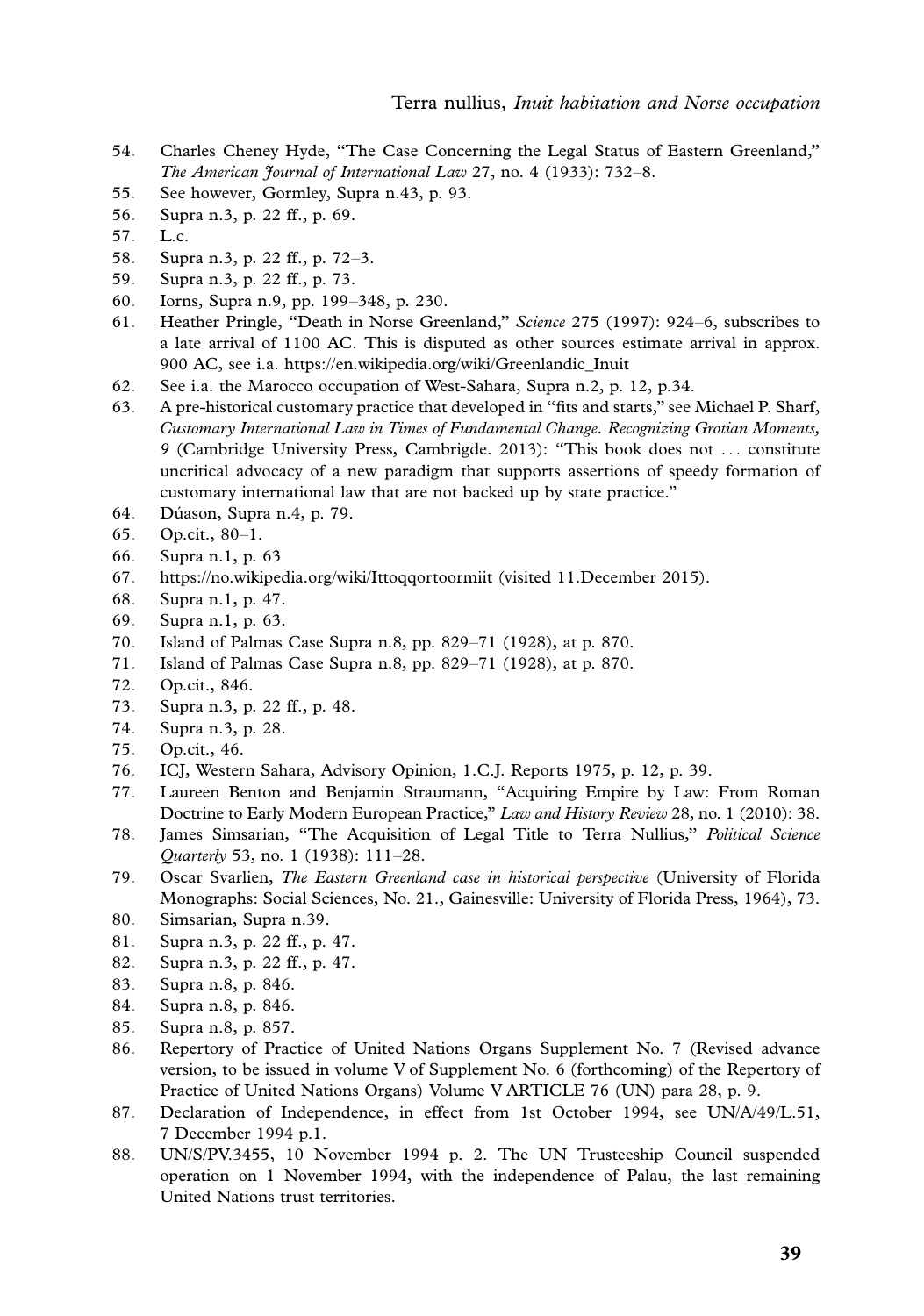- 89. James Crawford, The International Law Commission's Articles on State Responsibility: Introduction, Text and Commentaries (Cambridge University Press, Cambridge 2002).
- 90. Restatement (third) of the Foreign Relations Law of the United States § 201 & § 402 (1987).
- 91. James Crawford, *The Creation of States in International Law*, vol. 48, (Oxford University Press, Oxford 1979), 36.
- 92. Diane F. Orentlicher, ''Separation Anxiety: International Responses to Ethno-Separatist Claims," The Yale *fournal of International Law 23* (1998): 1, at note 85.
- 93. John Crawford, Brownlie's, Principles of Public International Law, 8th ed. (Oxford University Press, Oxford 2012), 128.
- 94. Fridtjof Nansen. Eskimoliv [Inuit-life] (H. Aschehoug & co. Forlag, Kristiania, 1891), 94.
- 95. International law has gradually developed inter partes backed by Church decrees, i.a. 1179 Third Lateran Council that condemned piracy against Christians, Spain-Portugal partition of the Atlantic Ocean by Pope Confirmation of 1493 & 1506; and a number of bilateral agreements, i.a. Norway-Russia Peace treaty and boundary agreement of June 3rd 1326.
- 96. This is the position of Du´ason Supra n.4, p. 79. See also p. 92.
- 97. Laureen Benton and Benjamin Straumann, ''Acquiring Empire by Law: From Roman Doctrine to Early Modern European Practice," Law and History Review 28, no. 1 (2010): 11 ff. and 38.
- 98. Island of Palmas Case Supra n.8, pp. 829-71 (1928), p. 855.
- 99. Supra n.8, p. 867.
- 100. Supra n.8, p. 868.
- 101. Op.cit.
- 102. Island of Palmas Case Supra n.8, pp. 829-71 (1928), p. 870.
- 103. Op.cit., 840.
- 104. Supra n.8, p. 839.
- 105. Island of Palmas Case Supra n.8, pp. 829-71 (1928), p. 846.
- 106. Op.cit., 846.
- 107. Supra n.3, p. 22 ff., p. 35.
- 108. Supra n.3, p. 22 ff., p. 27.
- 109. Supra n.1, p. 28.
- 110. Supra n.3, p. 22 ff., p. 27.
- 111. Oscar Svarlien, Supra n.78.
- 112. Supra n.3, p. 22 ff., p. 27.
- 113. A part of our forefathers Kingdom of Norway and its devoted subjects.
- 114. Supra n.1, p. 28.
- 115. Knud Berlin, Supra n.17, p. 129: «Rather few knowledgeable Icelandic people would possibly support his position».
- 116. Dúason, Supra n.4, pp. 139-41.
- 117. Supra n.1, pp. 31-2 «From this period on the Eskimo was the sole masters of the land».
- 118. As interpreted in Repertory and its Supplements Nos. 1, 2 and 3, III.
- 119. Supra n.3, p. 22 ff., p. 64.
- 120. Island of Palmas Case Supra n.8, pp. 829-71 (1928).
- 121. Island of Palmas Case Supra n.8, pp. 829-71 (1928).
- 122. Op.cit., 857.
- 123. Supra n.3, p. 22 ff., p. 27.
- 124. L.c.
- 125. Supra n.3, p. 28.
- 126. L.c.
- 127. L.c.